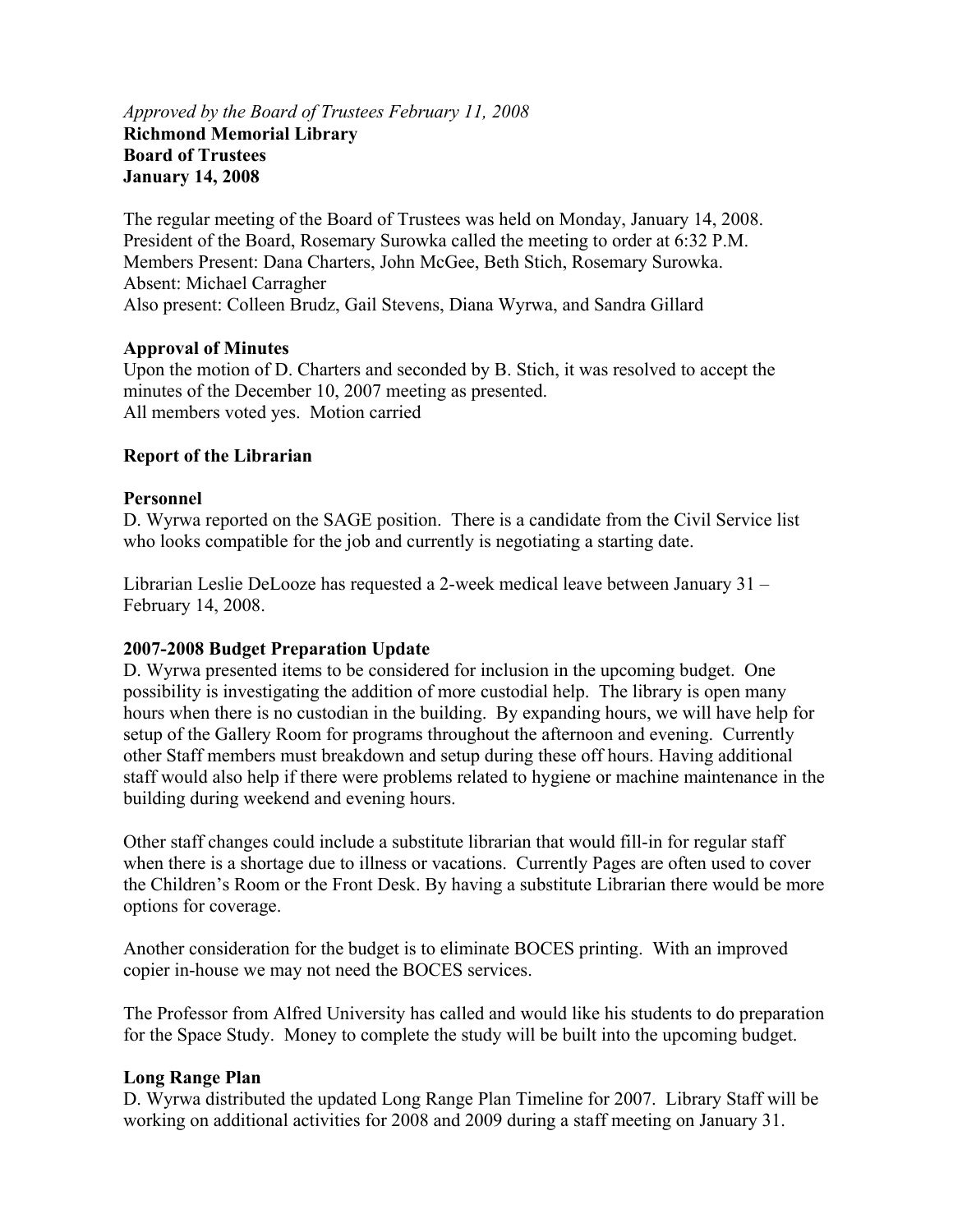Large signage and directional signage for the Adult area of the library is in the works. Also two road signs are being investigated. One sign would be for Ross Street and Route 5 and another for Ross Street and North Street.

### **Library Statistics**

| Materials circulation | December 2007 | 20,929 |                              |
|-----------------------|---------------|--------|------------------------------|
| Internet usage        | December 2007 | 2,490  |                              |
| Attendance            | December 2007 |        | 12,643 / 527 average per day |
| Web page site access  | December 2007 | 1.509  |                              |

# **Report of Committees**

No reports

#### **Financials**

#### **November Summary of Revenues and Appropriations**

A correction needed to be made to the figures reported on the November Summary because Employee Retirement for the Marshal Grant was entered twice under the 2006-2007 Estimated Appropriation column. The Employee Retirement figure of \$62,956 must be deducted from the final amount bringing it to \$1,227,577 rather than \$1,290,533 Upon the motion of B. Stich, seconded by D. Charters, it was resolved to accept the November 2007 Summary of Revenues and Appropriations with this correction. All members voted yes. Motion carried.

# **Special Legislative Grant – Assemblyman Hawley**

The 2007-2008 Adopted Special Grant Funds from Assemblyman Hawley for \$1,500 were adopted on a motion by J. McGee and seconded by B. Stich. Motion carried.

# **Communications**

#### **GRO Newsletter**

Board members were given a copy of the newsletter compiled by GRO Coordinator, Susan Briggs. The newsletter will be distributed to GRO Partners and various community organizations. GRO is currently looking for places in the community to hang banners to promote early literary.

#### **Unfinished Business**

#### **Purchasing/School District Public Library Financials**

D. Wyrwa talked with S. Rozanski and R. Stutzman concerning General Municipal Law 103. The Batavia City School District contacted Harris Beach for a legal opinion about bid requirements from vendors that are not covered under New York State Contract. Gavin Lankford of Harris Beach reviewed audit reports published by the NYS Comptroller's Office and concluded that bids are not required for the purchase of books over \$10,000 unless it is for one set of books (ie. encyclopedia set). Also the Richmond Library is not obligated to coordinate its purchases with the Batavia City School District because the money should not be combined with that of the School District. The Library Board felt this was in keeping with the way they have interpreted spending policies.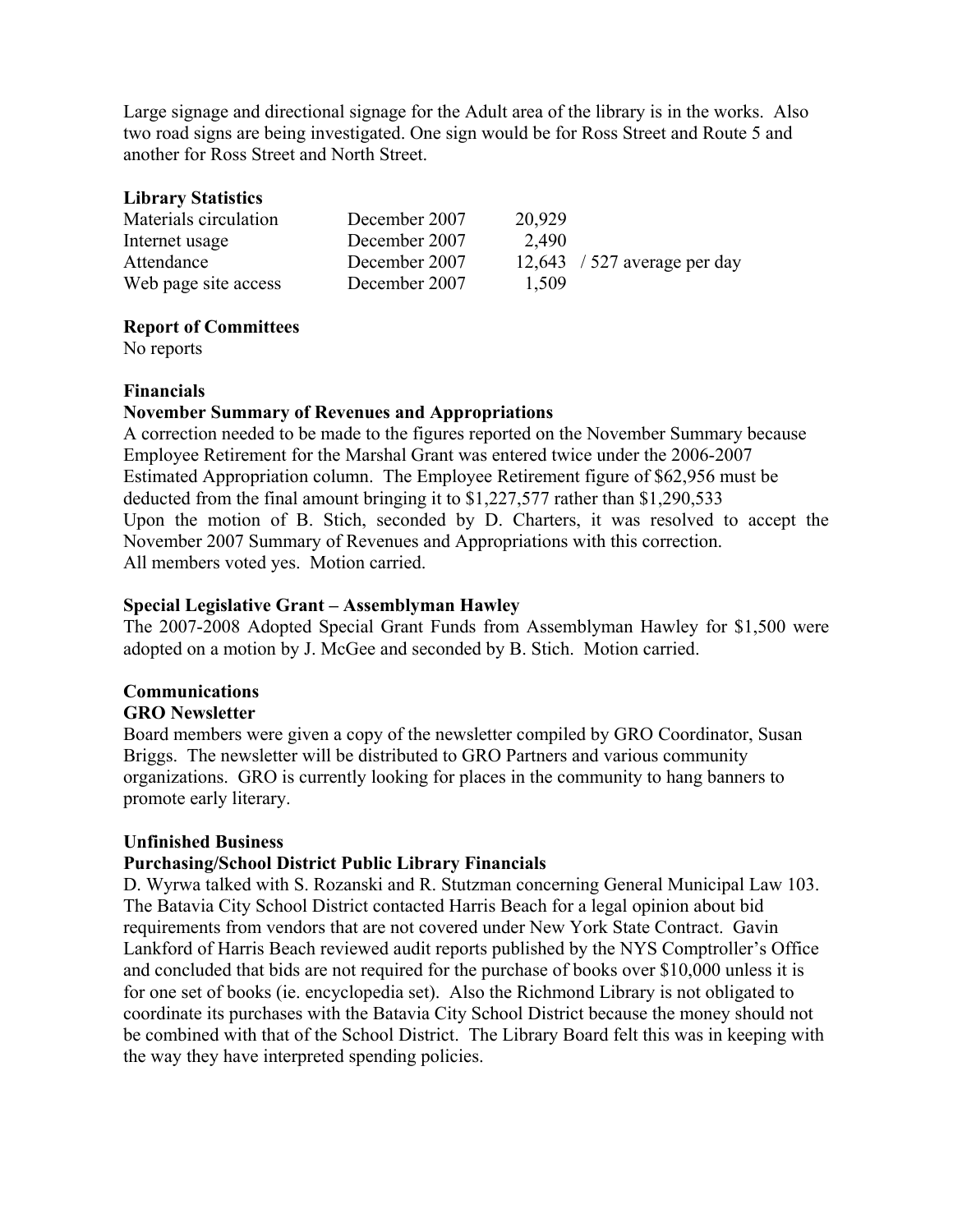#### **New Business**

#### **Policy Review**

D. Wyrwa suggested that the Richmond Memorial Library Board write and adopt their own set of purchasing policies/procedures because there are items that need to be addressed. One such procedure is when there are problems with an item during the audit review. Currently this information goes to the School District's Audit Committee. Since the library funds should be separate from the school funds, any audit findings pertaining to the library should be directed to the Library Board. The Library Board is fiscally responsible for money raised through taxes for the Library. Board members agreed. As library purchasing policy is written, D. Wyrwa will send copies to Batavia CSD Business Manager for review, since the library's finances will continue to be processed through the school district.

Additional policy pertaining specifically to the library such as circulation, selection, computer and Internet usage, privacy and the like will also be updated.

D. Charters suggested that all pertinent materials concerning the library such as the charter, additional legal papers, background on the history of the building be gathered and stored safely. All agreed. D. Wyrwa will begin this process.

#### **January Calendar of Events**

The calendar of events for January was distributed to the Board.

#### **Adjournment**

There was no further business so, President Rosemary Surowka, adjourned the meeting at 8:06pm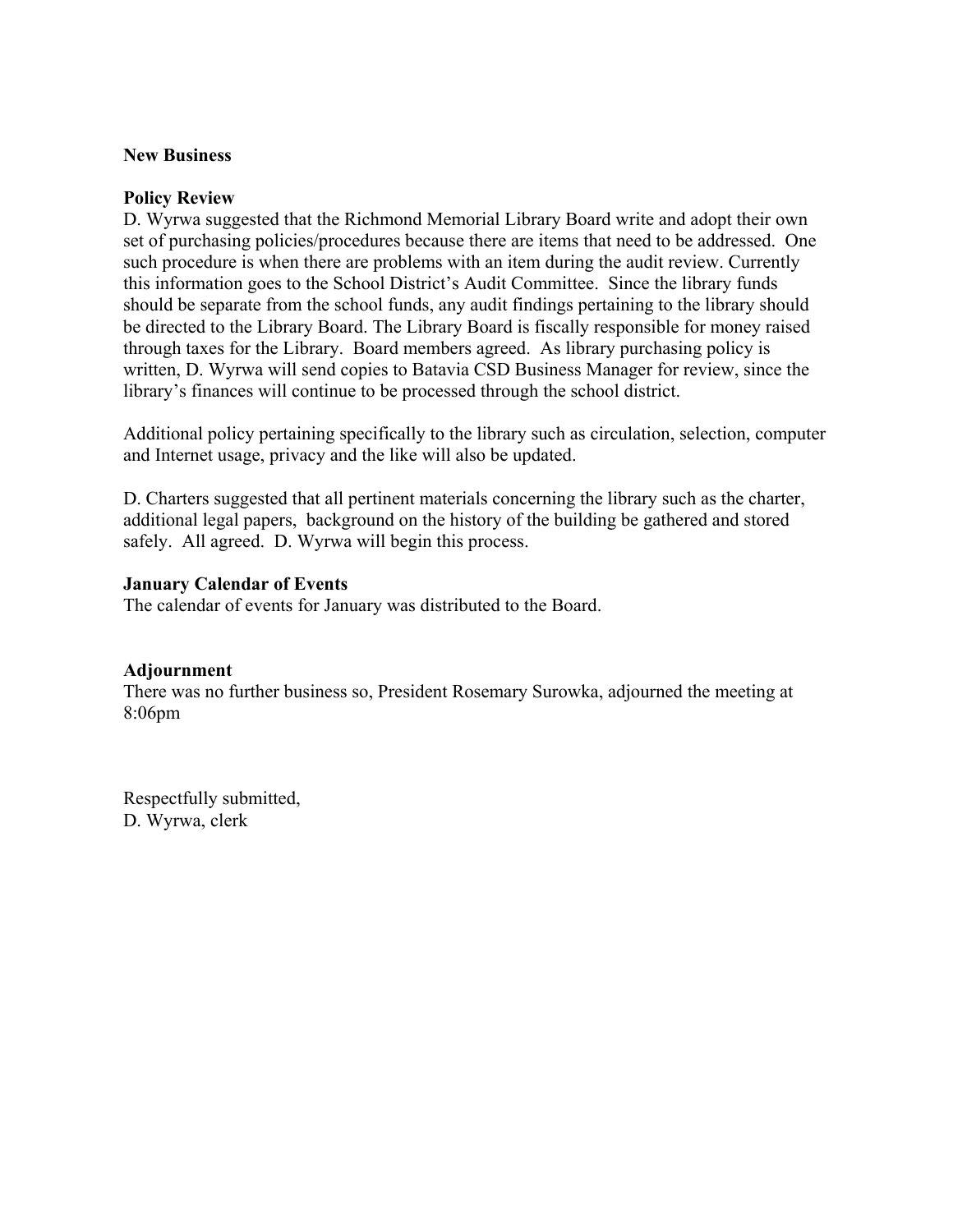# *Approved by the Board of Trustees March 6, 2008* **Richmond Memorial Library Board of Trustees February 11, 2008**

The regular meeting of the Board of Trustees was held on Monday, February 11, 2008. President of the Board Rosemary Surowka called the meeting to order at 6:31 pm. Members Present: Mike Carragher, Dana Charters, John McGee, Beth Stich, Rosemary Surowka Also present: Colleen Brudz, Diana Wyrwa, and Sandra Gillard

# **Approval of Minutes**

Upon the motion of B. Stich, seconded by D. Charters, it was resolved to accept the minutes of January 14, 2008 meeting with corrections to the date and attendance. All members voted yes. Motion carried.

#### **Report of the Librarian Personnel**

Diana reported that Catherine Plaisted has been selected from the Civil Service list to replace Anne Engel as the SAGE coordinator. C. Plaisted has experience working at Woodward Memorial Library in LeRoy and with senior citizens at the Genesee County Office for the Aging so she is ideal for this position. Anne Engel will continue to work for the SAGE program until her retirement becomes official in June, 2008. Upon the motion of D. Charters, seconded by B. Stich, it was resolved to approve the hiring of Catherine Plaisted as SAGE coordinator. All members voted yes. Motion carried.

#### **2008-2009 Resolutions Appointing Elections Inspectors and Noticing Meetings.**

Trustees approved the following resolutions: Appointing Board of Registration, Noticing Time and Place of Registration of Voters for Special District Meeting, Noticing Filing of Registers for Special District Meeting, Noticing Special District Meeting, and Approving Rules and Regulations Governing Proof of Identity for New Voters.

#### **RESOLUTION APPOINTING BOARD OF REGISTRATION**

UPON THE MOTION OF J. McGee; seconded by M. Carragher the following resolution was adopted.

RESOLVED that, pursuant to section 2606 of Education Law, the Board of Trustees of Richmond Memorial Library, Batavia, Genesee County, New York hereby appoints a Board of Registration for the term of one (1) year, consisting of one (1) member which number the Board of Trustees deems necessary, to wit, the following person:

Mrs. Cynthia Ferrando

BE IT RESOLVED, that the Board of Trustees hereby designates Richmond Memorial Library, 19 Ross Street, Batavia, New York, which is a place within the said Batavia City School District, as the place where such Board of Registration shall attend for the purpose of preparing a register of qualified voters of the District pursuant to Section 2606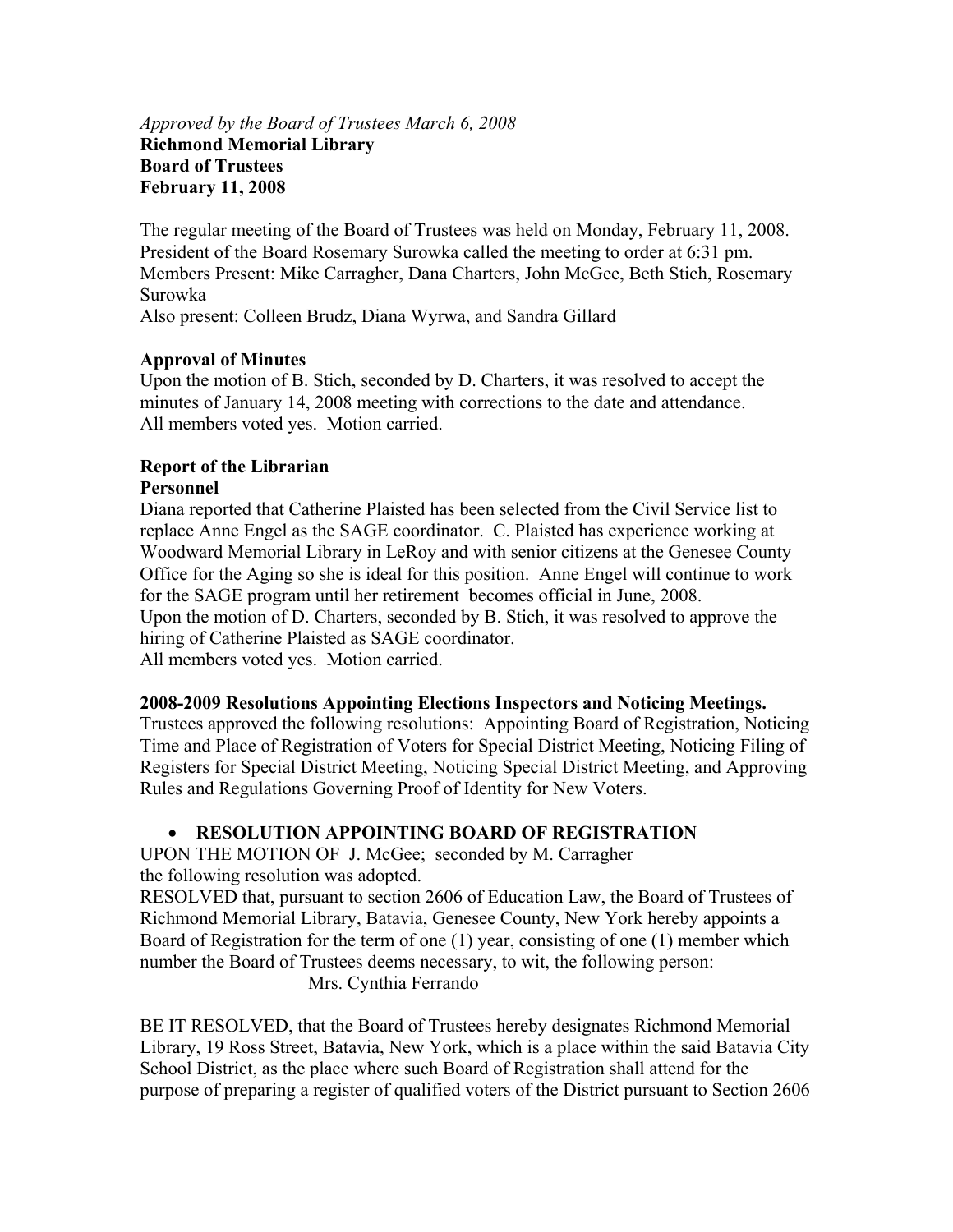of Education Law, and the compensation for Mrs. Cynthia Ferrando is hereby fixed at a stipend of \$140.00.

All members voted yes. Motion carried.

 **RESOLUTION NOTICING TIME AND PLACE OF REGISTRATION OF VOTERS FOR SPECIAL DISTRICT MEETING OF RICHMOND MEMORIAL LIBRARY, 19 ROSS STREET, BATAVIA, NEW YORK** 

UPON THE MOTION OF J. McGee; seconded by M. Carragher the following the resolutions were adopted:

BE IT RESOLVED, that the said Board of Registration is hereby directed to meet at Richmond Memorial Library, 19 Ross Street, Batavia, New York for the purpose of preparing the registers for the forthcoming special district meeting on April 15, 2008 which day is hereby fixed for the purpose, during the hours of 1:00 o'clock PM to 5:00 o'clock PM and from 7:00 o'clock PM to 9:00 o'clock PM and,

BE IT FURTHER RESOLVED, that this Board of Trustees shall publish a notice of registration, and the clerk is hereby directed to do so, once in each of the two (2) weeks preceding the  $15<sup>th</sup>$  of April, to wit, on April 1 and April 8 in the *Batavia Daily News*, which notice shall be in the following form:

# **NOTICE OF TIME AND PLACE OF REGISTRATION OF VOTERS FOR SPECIAL DISTRICT MEETING RICHMOND MEMORIAL LIBRARY, BATAVIA, GENESEE COUNTY, NEW YORK**

NOTICE IS HEREBY GIVEN that for the purpose of preparing registers of the qualified voters of the City School District of the City of Batavia, New York, at Richmond Memorial Library, 19 Ross Street, Batavia, New York on April 15, 2008 from 1:00 o'clock PM to 5:00 o'clock PM and from 7:00 o'clock PM to 9:00 o'clock PM. "Any person otherwise qualified to vote who is not currently registered under permanent personal registration in the election district in which he or she resides, or who has moved to another residence within that district following the date of such registration, or who has not voted at a general election at least once in the last four successive calendar years, should, in order to be entitled to vote, present himself or herself personally for the registration or otherwise register at the Genesee County Board of Elections."

All members voted yes. Motion carried.

# **RESOLUTION TO NOTICE THE FILING OF REGISTERS FOR THE SPECIAL DISTRICT MEETING OF RICHMOND MEMORIAL LIBRARY, BATAVIA , GENESEE COUNTY, NEW YORK**

UPON THE MOTION OF J. McGee; seconded by M. Carragher the following resolution was adopted:

RESOLVED: that pursuant to Section 2606 of Education Law, the Board of Trustees of Richmond Memorial Library publish, and it hereby directs the clerk thereof so to do, a motion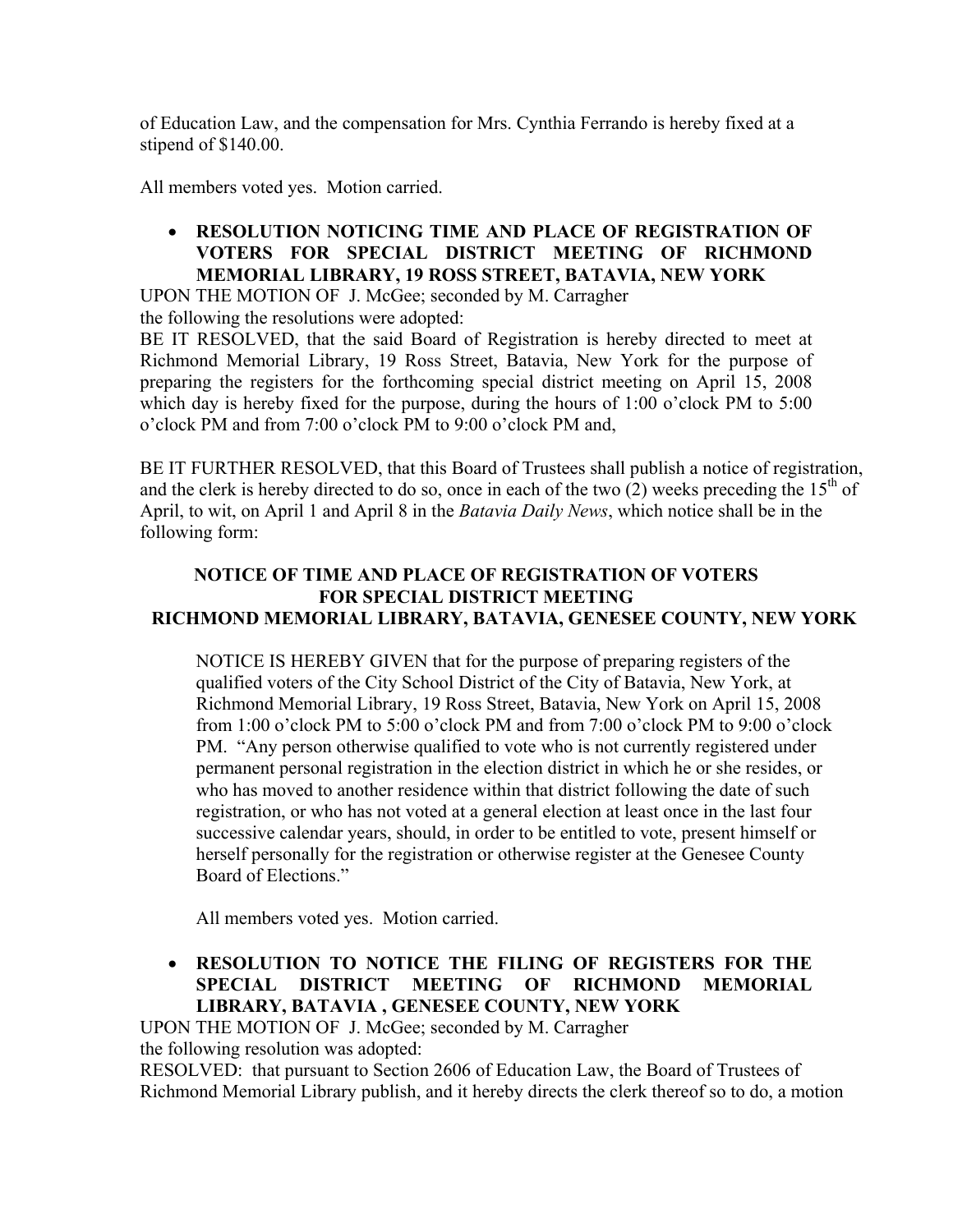stating that the library election registers have been filed and noting that the Administration Office of Batavia City School district, 39 Washington Avenue, Batavia, New York as the place at which they are on file, and setting the hours to wit: from 9:00 o'clock AM to 12:00 o'clock noon and 1:00 o'clock PM to 4:00 o'clock PM in each week day other than Saturday from date of the notice up to May 6, 2008 when they will be open for inspection and such notice shall be published once in each of the two weeks preceding such election in the *Batavia Daily News*, as newspaper having a general circulation in said City School district of Batavia, to wit: on April 22 and April 29, 2008 which said notice shall be in the following form:

### **NOTICE OF FILING OF REGISTERS SPECIAL DISTRICT MEETING RICHMOND MEMORIAL LIBRARY, BATAVIA, GENESEE COUNTY, NEW YORK**

 Notice is hereby given that the registers prepared as provided in section 2606 of the Education Law have been completed and have been filed in the Administration Office of Batavia City School District and notice is further given that said registers will continue to be on file at the Administration Office, 39 Washington Avenue, and will be open for inspection from the hours of 9:00 o'clock AM to 12:00 o'clock noon, and 1:00 o'clock PM to 4:00 o'clock PM in each week day other than Saturday from the date hereof up to the date of annual meeting to wit: May 6, 2008.

All members voted yes. Motion carried.

 **RESOLUTION NOTICING SPECIAL DISTRICT MEETING OF RICHMOND MEMORIAL LIBRARY** 

UPON THE MOTION OF J. McGee; seconded by M. Carragher the following resolution was adopted:

RESOLVED, that pursuant to section 2004 of Education Law, that the Board of trustees of Richmond Memorial Library, cause, and hereby does direct the clerk to cause a notice to be published four times within the seven weeks, next preceding such district meeting, the first publication to be at least forty-five days before said meeting on May 6, 2008, which dates of publication shall be on March 11, March 18, March 25 and April 1 in the following form:

# **NOTICE OF SPECIAL DISTRICT MEETING OF BATAVIA CITY SCHOOL DISTRICT BATAVIA, GENESEE COUNTY, NEW YORK ON BEHALF OF RICHMOND MEMORIAL LIBRARY**

NOTICE IS HEREBY GIVEN, that a special district meeting of the qualified voters of the Batavia City School District, Batavia, Genesee County, New York, will be held at Richmond Memorial Library, 19 Ross Street, Batavia , New York on Tuesday, May 6, 2008 during the hours of 12:00 o'clock noon to 9:00 o'clock PM, prevailing time, during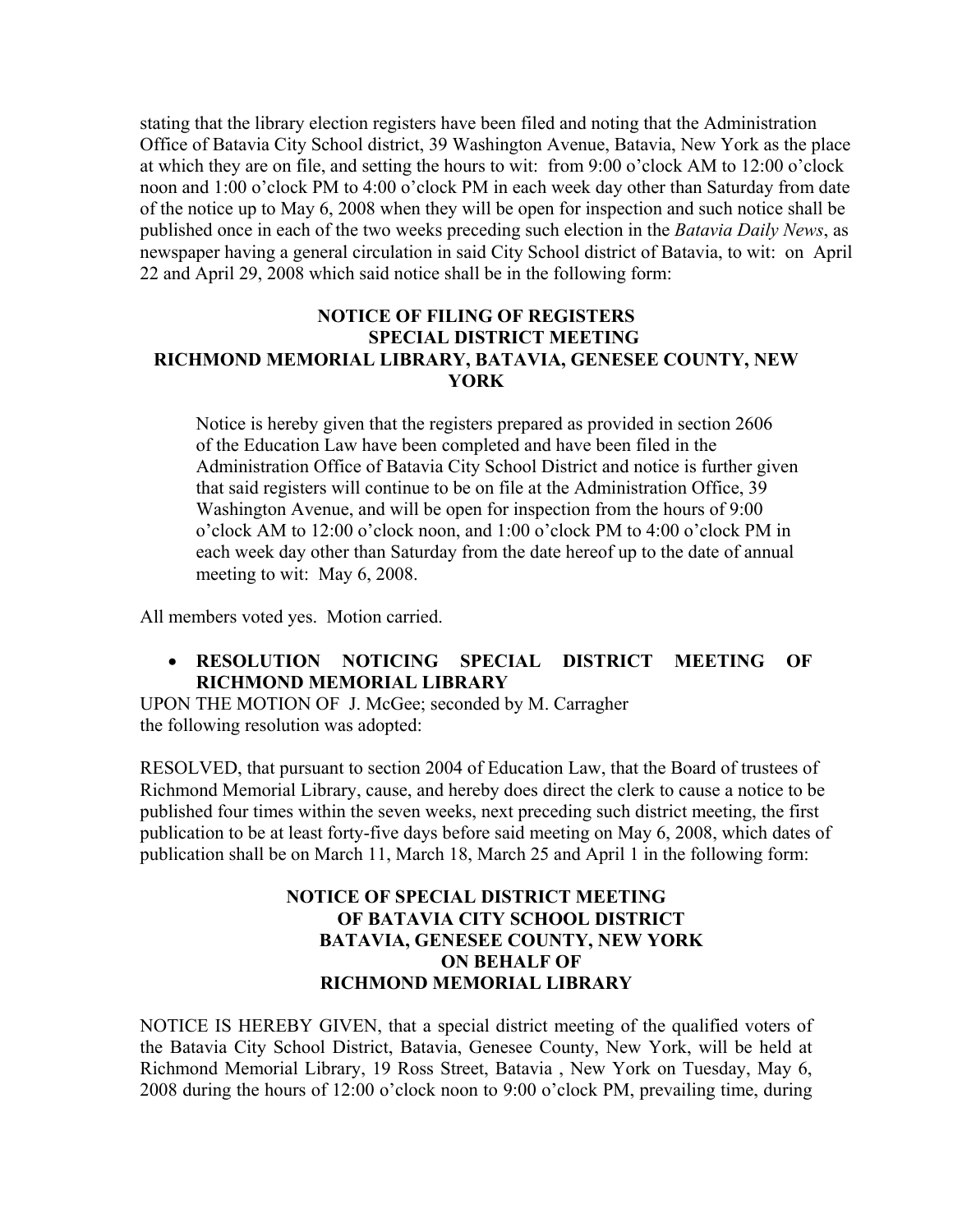which hours polls will be open for the purposes of voting, by voting machine, upon the following items:

- (1) To adopt the Annual Library District Budget of Richmond Memorial Library for the fiscal year 2008-2009 and to authorize the requisite portion thereof to be raised by taxation on the taxable property of said School District; and,
- (2) To elect one (1) Trustee of Richmond Memorial Library to fill a five-year term commencing July 1, 2008 and ending June 30, 2013, as a result of the expiration of the term of office presently held by Michael Carragher; and,

FURTHER NOTICE IS HEREBY GIVEN, that for the purposes of voting at such meeting on May 6, 2008, the polls will be open between the hours of 12:00 o'clock noon and 9:00 o'clock PM, prevailing time, and voting will be held in the Richmond Memorial Library, 19 Ross Street, Batavia, New York; and,

FURTHER NOTICE IS HEREBY GIVEN, that a copy of the statement of the amount of money which will be required for the ensuing year for Richmond Memorial Library's purposes, exclusive of public monies, may be obtained by any taxpayer in Batavia City School District during the seven days immediately preceding said meeting, except Saturday, Sunday and holidays, from Richmond Memorial Library, located at 19 Ross Street, Batavia, New York, during the hours of 9:00 o'clock AM to 5:00 o'clock PM, prevailing time; and,

FURTHER NOTICE IS HEREBY GIVEN, that pursuant to Section 2017 of Education Law a public information meeting for purposes of discussion of the expenditure of funds and the budgeting thereof, will be held at Richmond Memorial Library, 19 Ross Street, Batavia, New York, on Monday, April 14, 2008 at 7:00 PM; and,

FURTHER NOTICE IS HEREBY GIVEN, that petitions nominating candidates for the office of Trustee of Richmond Memorial Library shall be filed in the Office of the Clerk of the Batavia City School District, at the Administration Office, 39 Washington Avenue, Batavia, New York, not later than Friday, March 28, 2008 which petitions shall be filed between the hours of 9:00 o'clock AM to 12:00 o'clock noon and 1:00 o'clock PM to 4:00 o'clock PM, prevailing time. Vacancies on the library board are not considered separate, specific offices, and the nominating petitions, therefore, shall not describe any specific vacancies upon the library board for which the candidate is nominated. Each petition must be directed to the Clerk of the School District, must be signed by at least one hundred (100) qualified voters of the School District, and must state the residence of each signer, and the name and residence of the candidate; and,

FURTHER NOTICE IS HEREBY GIVEN, that personal registration of voters is required either pursuant to Section 2606 of Education Law or pursuant to article 5 of the Education Law. If a voter has heretofore registered pursuant to Section 2606 of Education Law and has voted at any annual or specific district meeting within the past four years, such voter is eligible to vote at this election; if a voter is registered and eligible to vote pursuant to Article 5 of the Election Law, such voter is also eligible to vote at this election. All other persons who wish to vote must register. The Board of Registration will meet for the purpose of registering all qualified voters of the District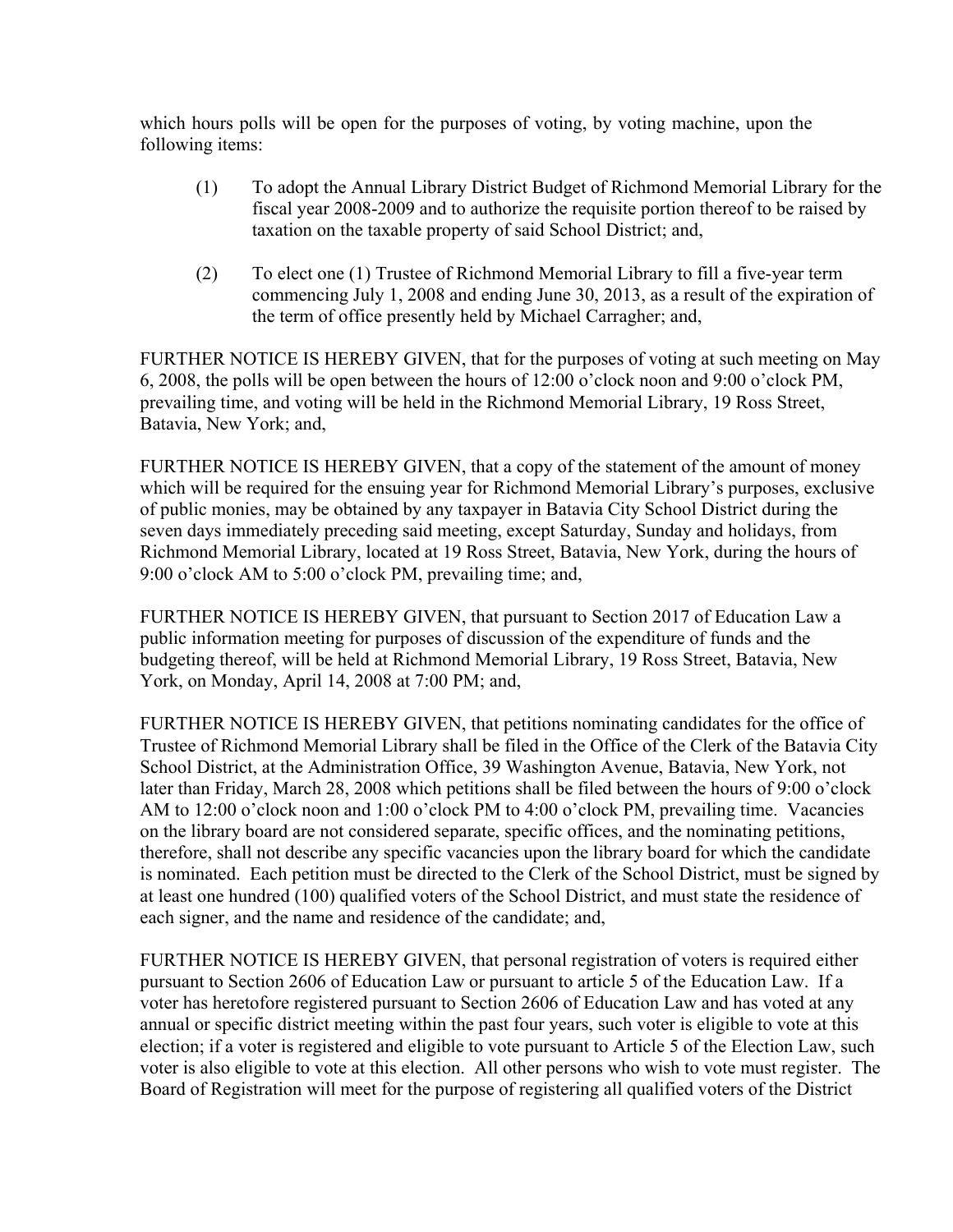pursuant to Section 2606 of Education Law at Richmond Memorial Library on Tuesday, April 15, 2008 between the hours of 1:00 o'clock PM and 5:00 o'clock PM, and 7:00 o'clock PM and 9:00 o'clock PM, prevailing time, and in addition, voters may register at the Genesee County Board of Elections, to add any additional names to the register to be used at the aforesaid election, at which time any person will be entitled to have his or her name placed on such registers, providing that at the meeting of the Board of Registration he or she is known, or proven to the satisfaction of the Board of Registration to be then or thereafter entitled to vote at such public hearing or election for which such registers are prepared, and that the registers so prepared pursuant to section 2606 of the Education Law of the State of New York and the registration list prepared by the Board of Elections of Genesee County will be filed in the office of the Clerk of Batavia City School District, Administration Office, 39 Washington Avenue, Batavia, New York and will be open for inspection by any qualified voter of the District between the hours of 9:00 o'clock AM to 12:00 o'clock noon, and 1:00 o'clock PM to 4:00 o'clock PM, prevailing time, on and after April 16, 2008 and each day thereafter prior to the day set for the special district meeting, except holidays, Saturdays and Sundays; and,

FURTHER NOTICE IS HEREBY GIVEN, that pursuant to the provisions of 2018-a of the Education Law, absentee ballots for the election of Trustee of the Library and the adoption of the annual budget may be applied for at the Administration Office of the Batavia City School District, 39 Washington Avenue between the hours of 9:00 o'clock AM to 12:00 o'clock noon, and 1:00 o'clock PM to 4:00 o'clock PM. Such application must be received by the School District Clerk by 4:00 o'clock PM on April 22, 2008 if the ballot is to be mailed to the voter or by 4:00 o'clock PM on May 5, 2008 if the ballot is to be delivered personally to the voter. A list of all persons to whom absentee ballots shall have been issued will be available in the School district Office on each of the five (5) days prior to May 6, 2008, except Saturday, Sunday and holidays, and such list will be posted at the polling place in the Richmond Memorial Library on May 6, 2008.

All members voted yes. Motion carried.

# **RESOLUTION APPROVING RULES AND REGULATIONS GOVERNING PROOF OF IDENTITY FOR NEW VOTERS**

UPON THE MOTION OF J. McGee; seconded by M. Carragher the following resolution was adopted:

RESOLVED: That pursuant to section 2607 of the Education Law, and establishing the same procedures approved by the Batavia Board of Education for governing proof of identity of new voters at their April 23, 1996 meeting, the Board of trustees of Richmond Memorial Library hereby approves for the Special District Meeting of Richmond Memorial Library on May 6, 2008 the following rules and regulations:

# **RULES AND REGULATIONS GOVERNING PROOF OF IDENTITY FOR NEW VOTERS**

- 1. A personal acquaintance by any one member of the Inspectors of Election shall be sufficient evidence to establish identity.
- 2. The production of a New York State Driver's license with a signature shall be sufficient evidence of identity.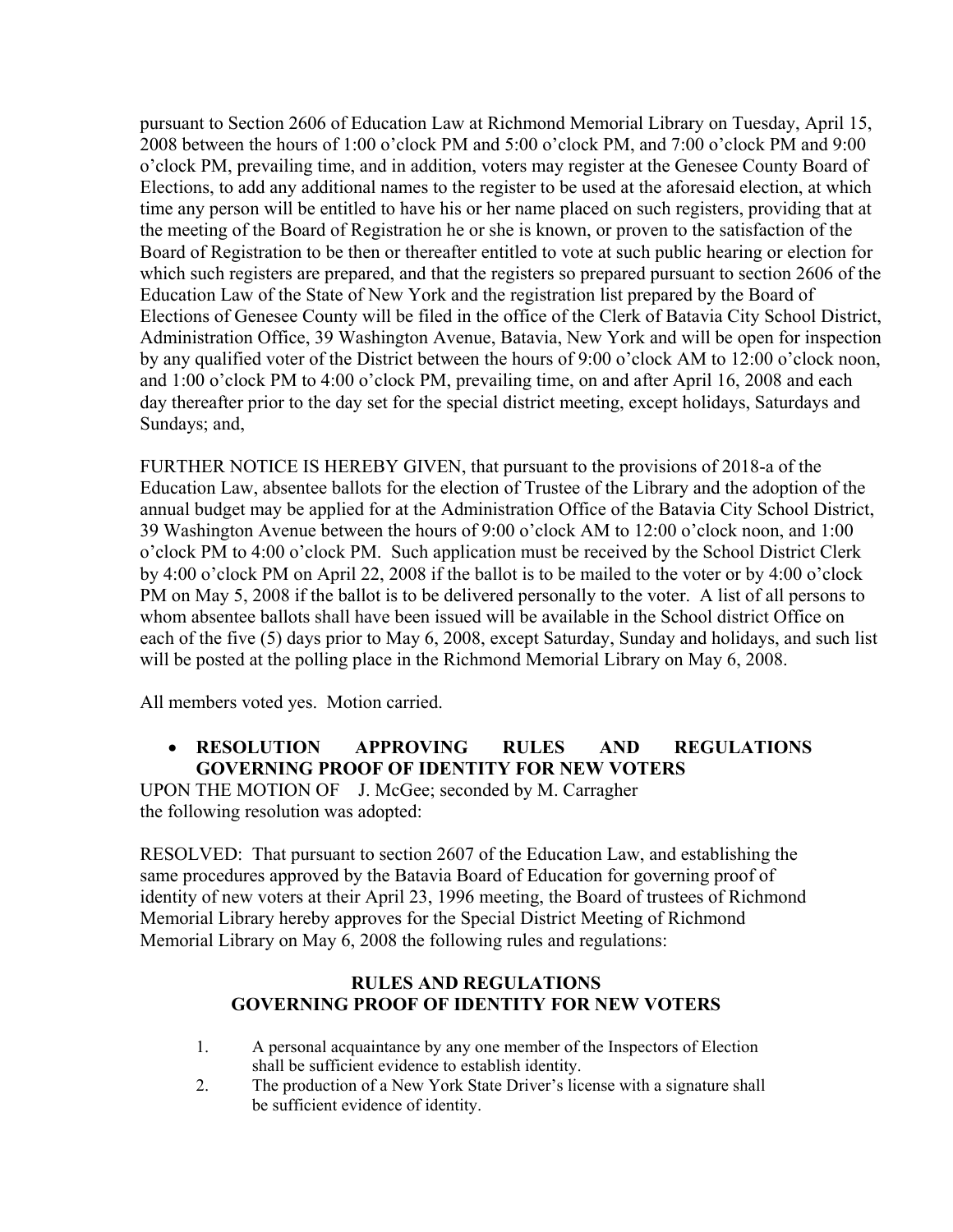- 3. The production of a Social Security card shall be sufficient evidence of identity.
- 4. The production of a selective Service registration card shall be sufficient evidence of identity.
- 5. The making of a statement by the voter in writing before the chairman of the Inspectors of Election that he or she is the person who seeks to vote shall be sufficient proof of identity.

All members voted yes. Motion carried.

# **2008-2009 Budget Updates**

D. Wyrwa presented information about the proposed budget she is compiling. One new proposal is to have 2 full-time custodians rather than what we have currently  $-1.5$  FTE. Projected increases for utilities (20%), salaries (4%), retirement (10.5%) and health benefits(20%) will need to be built into the budget. The materials budget will be raised to \$100,000 to keep the maintenance of effort needed for Genesee County funding to continue at the current level. Overall the budget will not be increased over 4% in keeping with the Long Range Plan.

# **Copier/Printer**

D. Wyrwa presented information about color copier/printer/fax machines from Toshiba and Xerox. The lease on the current copier, which is a black and white copier/fax, expires in March 2008. The quote from Toshiba is less expense than Xerox. Because of the price, we would be required to deal with a company with a State Contract. Both companies are eligible for us to work with them. The Board has directed D. Wyrwa to proceed with arranging for a contract with Toshiba. At the end of five years the library would own the machine.

#### **Long Range Plan**

D. Wyrwa distributed the updated Long Range Plan for 2007 –2011. Listed are the activities that have been competed during 2007. Activities for 2008 and 2009 have been added and updated. Also, a timeline of activities that have been completed in January and February of 2008 was included in the Board packet. Some highlights for January include numerous computer classes offered for adults, a Mystery Book Discussion group met for the first time, and the database Reference USA was purchased. In February, students came from Alfred State University to start working on the Space Study. Downloadable audiobooks for adults are now available in the form of an Overdrive database and D. Wyrwa will be chairing the county technology committee.

#### **Library Statistics**

| Materials circulation | January 2008 24,435 |                                             |
|-----------------------|---------------------|---------------------------------------------|
| Internet usage        | January 2008 3,132  |                                             |
| Attendance            |                     | January 2008 $16,196$ / 648 average per day |
| Web page site access  | January 2008 1,746  |                                             |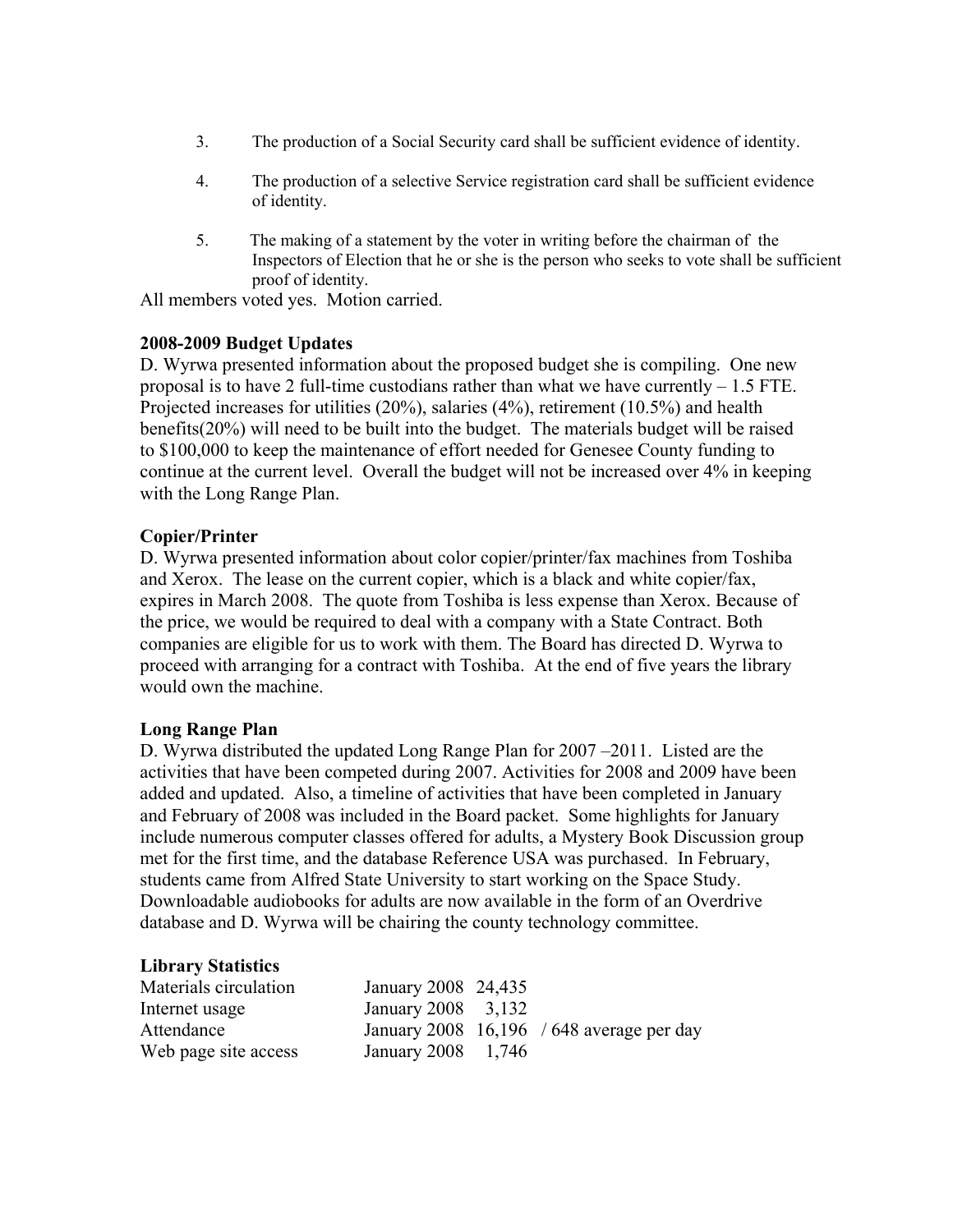#### **Report of Committees**

None

#### **Financials**

Upon the motion of B. Stich, seconded by D. Charters, it was resolved to accept the December 2007 Summary of Revenues and Appropriation as presented. All members voted yes. Motion carried.

# **Communications**

None

**Unfinished Business**  None

# **New Business**

#### **Trustee Training**

Nioga will be offering Trustee Training on February 27 from 6-9pm. R. Surowka, D. Charters, B. Stich, and C. Brudz are all interested in attending.

#### **Alfred State College Class**

In February, students came from Alfred State University to start working toward the Space Study. They took digital photographs and used blue prints rather than having to measure the entire library for the CAD drawings. They will also make suggestions of possible space study ideas. FRA Engineering will be working in cooperation with the class. The class is interested in presenting their ideas to the Library Board at a future meeting.

#### **February Calendar of Events**

The calendar of events for February 2008 was distributed to the Board.

#### **March Board Meeting**

Board members agreed to change the date of the upcoming March meeting from Monday, March 10, 2008 to Thursday, March 6, 2008. This change will allow D. Wyrwa to attend library meetings in Albany.

Upon the motion of M. Carragher, seconded by J. Mcgee it was resolved to change the March Library Board of Trustees meeting from March 10 to March 6, 2008. All members votes yes. Motion carried.

#### **Adjournment**

There was no further business so, President Rosemary Surowka, adjourned the meeting at 7:50pm.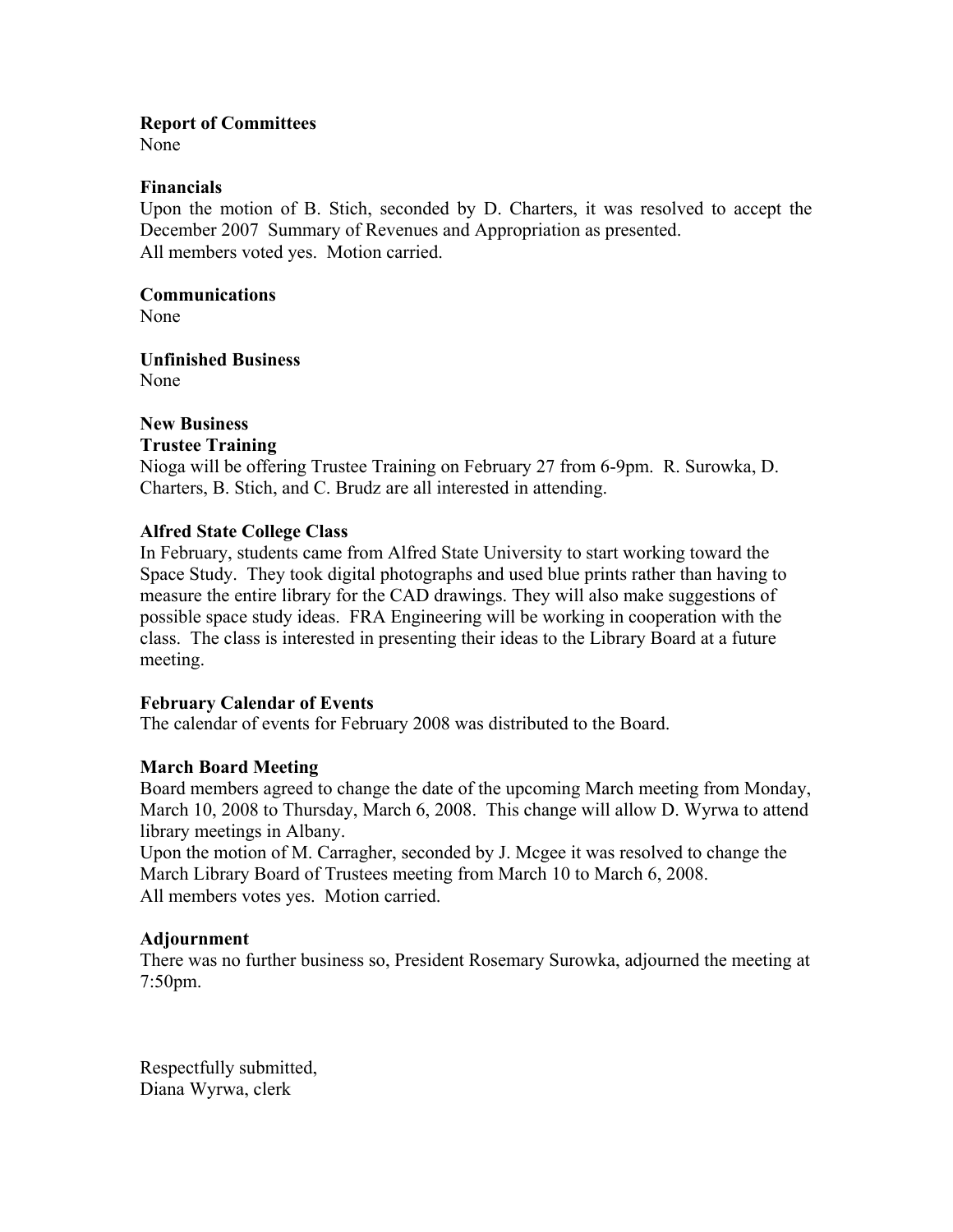### *Approved by Library Board of Trustees April 14, 2008*  **Richmond Memorial Library Board of Trustees March 6, 2008**

The regular meeting of the Board of Trustees was held on Monday, March 6, 2008. President of the Board Rosemary Surowka called the meeting to order at 6:34 pm. Members Present: Mike Carragher, Dana Charters, John McGee, Beth Stich, Rosemary Surowka Also present: Colleen Brudz, Diana Wyrwa, and Sandra Gillard

# **Approval of Minutes**

Upon the motion of J. McGee, seconded by B. Stich, it was resolved to accept the minutes of the February 11, 2008 meeting with corrections to the date and attendance. All members voted yes. Motion carried.

# **Report of the Librarian**

# **2007 Annual Report**

Upon a motion of B. Stich, seconded by D. Charters it was resolved to accept the 2007 Annual Report. Motion carried.

# **2008-2009 Resolution Appointing Election Inspectors for May 6, 2008 Budget Vote/Trustee Election**

UPON THE MOTION OF J. McGee, seconded by M. Carragher the following resolution was adopted:

RESOLVED: That pursuant to section 2607 of the Education Law this Board of Trustees of Richmond Memorial Library hereby appoints as Inspectors of Election for the Annual Budget Vote/Trustee Election to be held at Richmond Memorial Library on May 6, 2008 the following qualified voters residing in Batavia City School District:

> Cynthia Ferrando, Chairperson Mary Bellucci Helen Doody Gloria Neubert Henrietta Szydlowski

And the clerk is hereby directed to give written notice of the appointment to the persons so appointed, and

BE IT FURTHER RESOLVED: That the compensation of each inspector is hereby fixed at \$75.00 and \$140.00 for the Chairperson.

All members voted yes. Motion carried.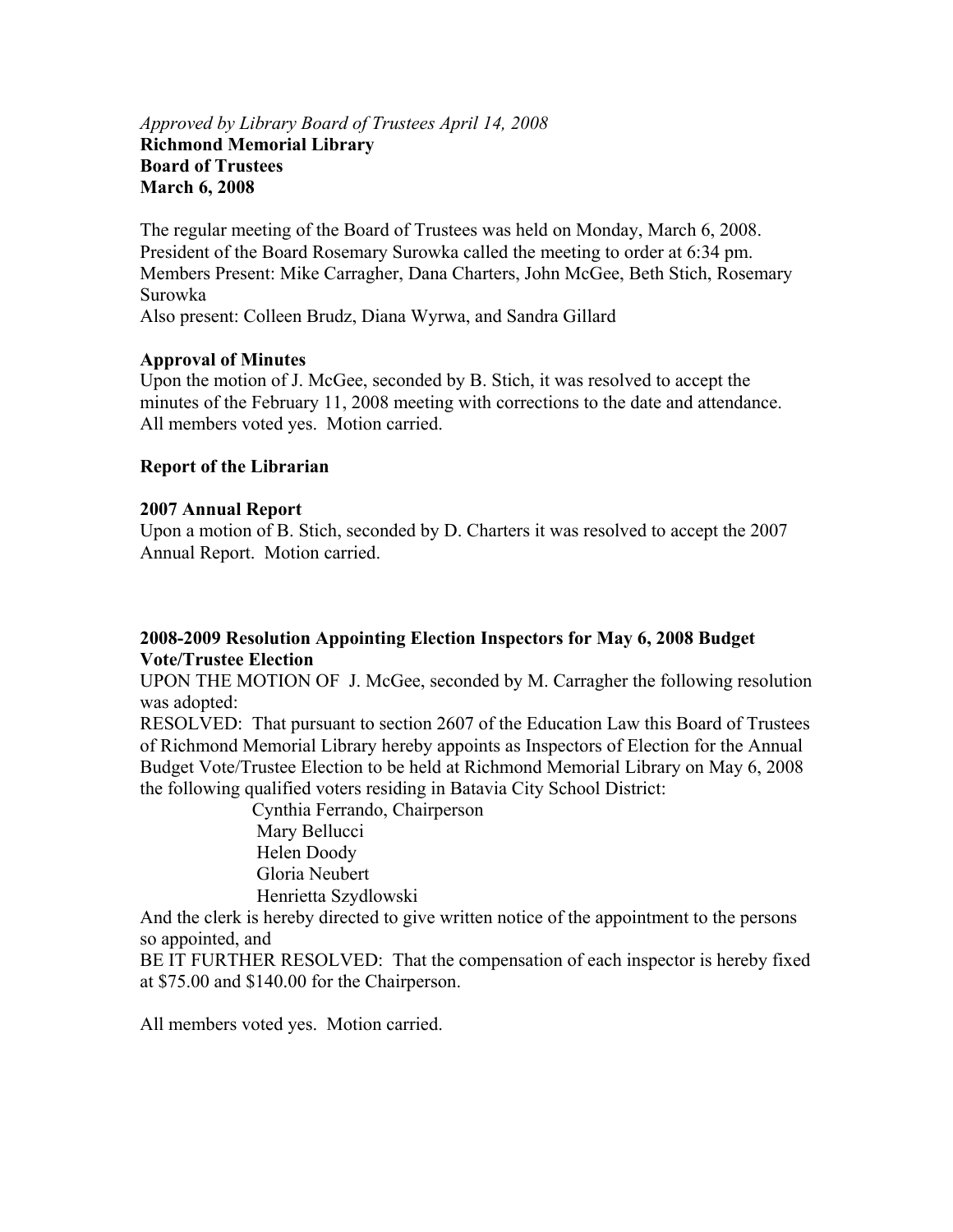### **2008 – 2009 Preliminary Budget**

Upon a motion by M. Carragher, seconded by B. Stich it was resolved to accept the proposed 2008-2009 preliminary budget. Motion approved.

### **Budget Proposition/Trustee Election**

Upon a motion by B. Stich, seconded by J. McGee it was resolved to have The Board of Education of the City School District of Batavia raise taxes by \$39,086 so that the annual appropriations would increase from 1,075,799 to 1,114,885 for the benefit of the Richmond Memorial Library. Motion carried.

# **Trustee Petitions**

It was with regret that the Board of Trustees learned that Michael Carragher will not be running for reelection. Petitions must be submitted to the Board Office by March 28, 2008 with 100 signatures from qualified voters in the Batavia School District from any person that is interested in running.

# **SAGE Program Funding for 2008-2009**

An application for \$53,000 will be submitted to the Marshall Committee for the SAGE grant.

# **National Library Week – Friend of the Year**

Theresa Mondo has been selected as the 2008 Library Friend of the Year. A reception in her honor will be held April 18, 2008 at 4pm.

# **Tale for Three Counties 2008 Program**

Thomas Mullen, author of The Last Town of Earth, will be at the Richmond Library on March 13 at 7pm to speak about his book. Also a book discussion will be held on March 12 at 7:45am. Information about additional programs may be found on the Tale for Three Counties website.

# **Long Range Plans**

April 2 at 1:30 the students from Alfred State College will present their ideas for the Space Study. The Board is invited to attend.

D. Wyrwa has talked with two individuals about submitting quotes for redesign of the library's website.

J. Jacobs is contacting the Buildings and Grounds Committee about hanging GRO banners on each of the elementary schools in the district.

#### **Library Statistics**

| Materials circulation | February 2008 24,221                       |
|-----------------------|--------------------------------------------|
| Internet usage        | February 2008 2,547                        |
| Attendance            | February 2008 14,417 / 601 average per day |
| Web page site access  | February 2008 1,761                        |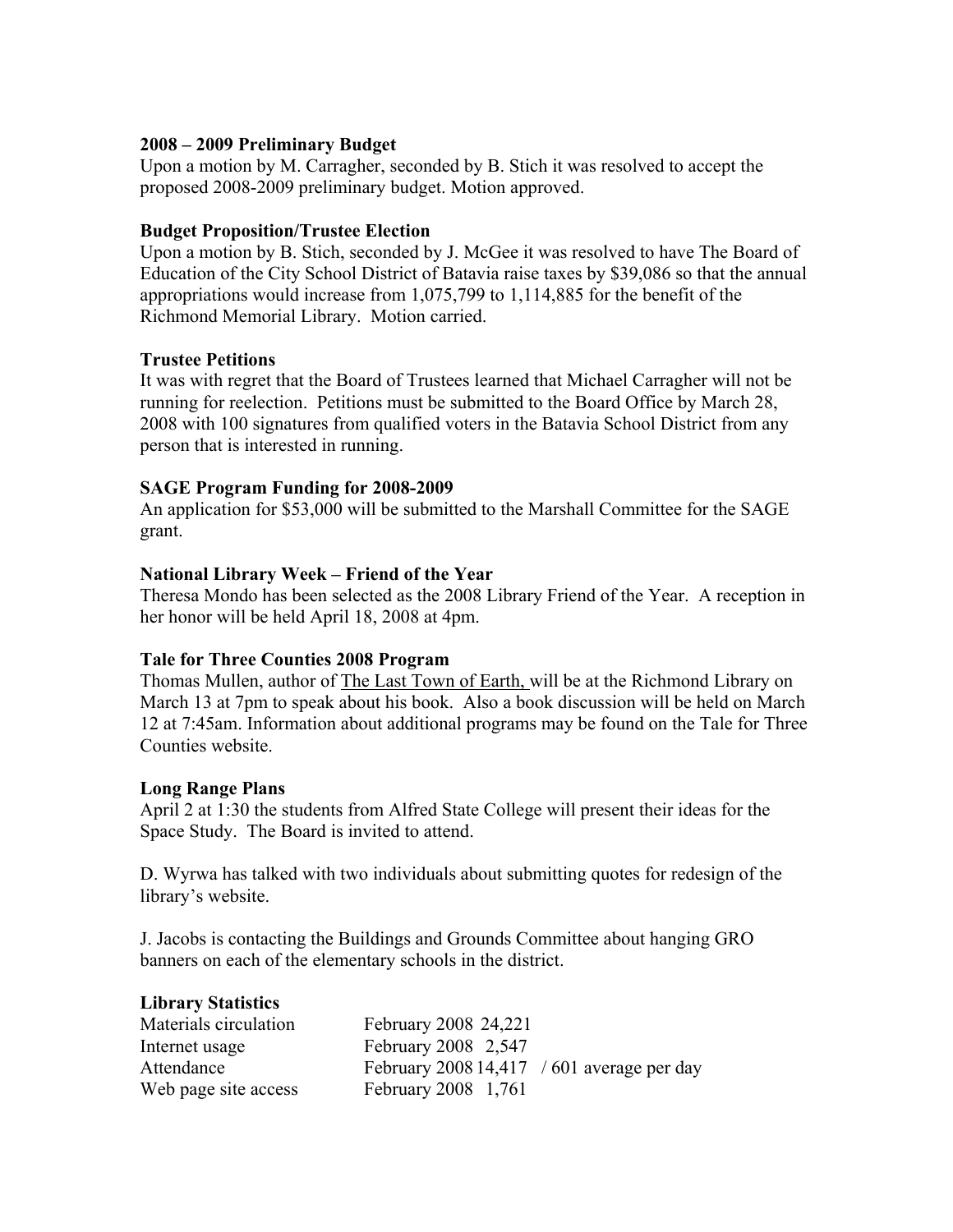# **Report of Committees**

None

# **Financials**

January/February 2008 Summary of Revenues and Appropriations unavailable as none were sent to the library.

# **Communications**

None

# **Unfinished Business Library Policies/Procedures**

There was a trustee training workshop hosted by Nioga that several people attended. Based on the information from this workshop and other concerns, D. Wyrwa will form a committee to look at areas where new policies should be developed or revised.

# **Color Copier/Printer**

The Toshiba NYS Contract number will not work for purchasing a new color copier/printer because it must be purchased and paid for in a lump sum, not over a 5 year period. We could purchase from Xerox, which is much more expensive, or put the contract out for bid. It was decided to ask for bids.

# **2007 – 2008 Construction Grant Update**

The library has been awarded a NYS Construction Grant for the 4 security cameras. The Friends of the Library will supply matching funds.

# **New Business**

# **Budget Information Meeting**

A Budget Information Meeting will be held Monday, April 14, 2008. The public vote will be conducted May 6, 2008.

# **March Calendar of Events**

The calendar of events for March 2008 was distributed to the Board.

# **Adjournment**

There was no further business so, President Rosemary Surowka, adjourned the meeting at 8:07pm.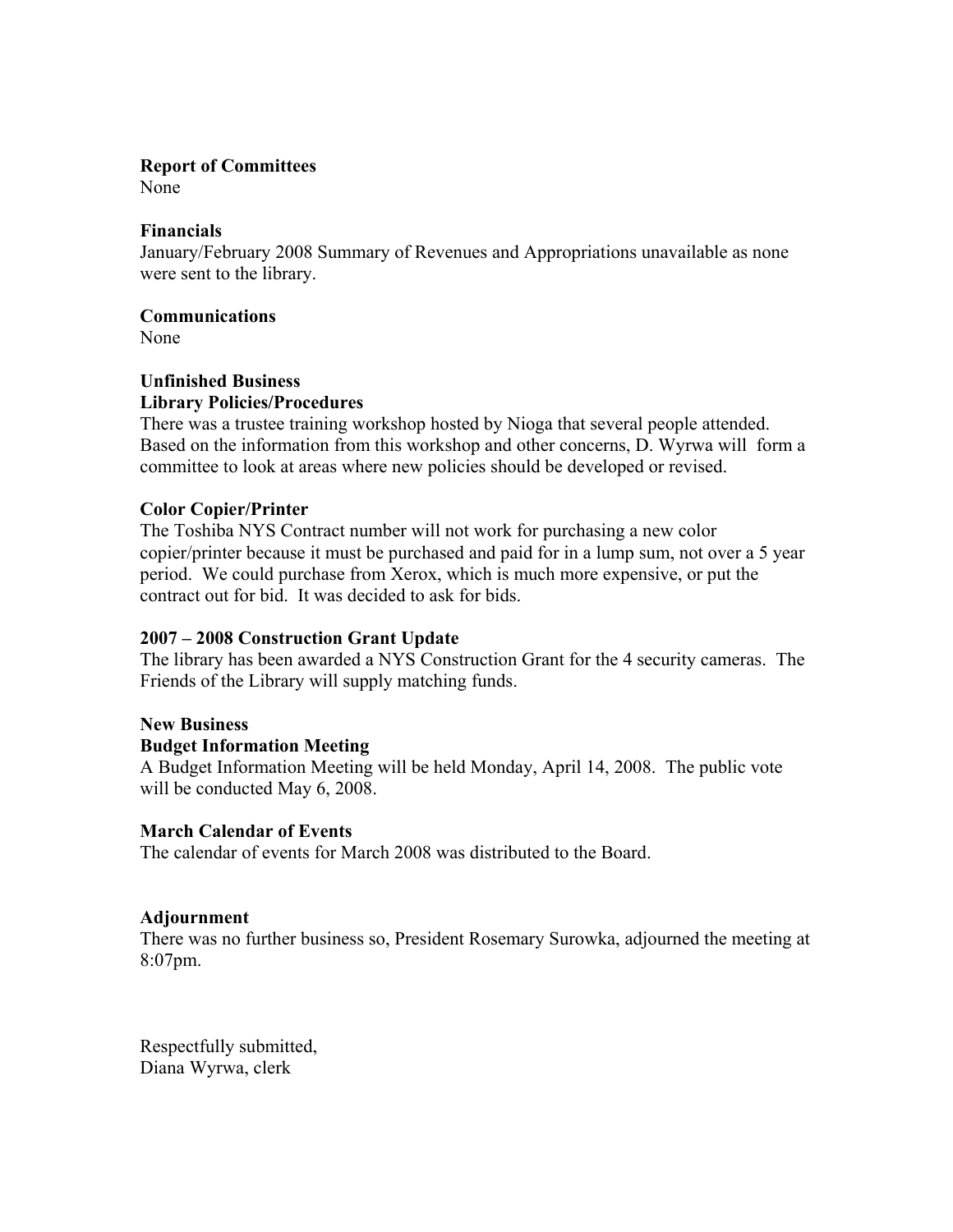# *Approved by Library Board of Trustees May 12, 2008*  **Richmond Memorial Library Board of Trustees April 14, 2008**

A special budget meeting of the Richmond Memorial Library Board of Trustees was held on Monday April 14, 2008. President of the Board, Rosemary Surowka, called the meeting to order at 7:00 PM. Trustees present included Dana Charters, Beth Stich and Michael Carragher.

Also Present were: Kathleen Facer, Sandra Gillard, Anne Engel, Edward Wyrwa, Cathie Plaisted, Dorothy Coughlin, Tracy Stokes, Kathy Zipkin, Carol Richardson, Rita McCormack.

# **Welcome**

R. Surowka led the Pledge of Allegiance and welcomed all in attendance. Mrs. Surowka introduced the members of the Board of Trustees as well as the Batavia Board of Education library liaison, Gail Stevens, and Vice-President of the Friends of the Library, Kathy Zipkin.

# **Budget Presentation**

R. Surowka reviewed the meeting's agenda and explained the purpose of the meeting, that being to review last year's accomplishments and introduce future plans and proposed budget for the upcoming fiscal year. R. Surowka introduced library director, Diana Wyrwa, presented the 07-08 review and 08-09 plans and budget outline. Items highlighted for the upcoming budget year included a second full time custodian, the completion of a space study and a redesigned web page. The budget proposition for 2008-2009 asks for an increase of \$39,086 to increase the annual appropriation from \$1,075,700 to \$1,114,855. Tracy R. Stokes is running for election to the library board to replace current trustee Michael Carragher who is not running for re-election.

#### **Public Comment**

President R. Surowka asked if anyone wished to speak, but all present declined.

#### **Conclusion of the Budget Meeting**

With no additional questions or comments, R. Surowka thanked those in attendance and reminded all to vote on May 6.

#### **Continued Business**

Following the Public Information Meeting, President of the Board Rosemary Surowka called the library board of trustees meeting to order at 7:45 pm. Members Present: Mike Carragher, Dana Charters, Beth Stich Also present: Gail Stevens, Diana Wyrwa, and Sandra Gillard

# **Approval of Minutes**

Upon the motion of D. Charters, seconded by M. Carragher, it was resolved to accept the minutes of the March 6, 2008 meeting. All members voted yes. Motion carried.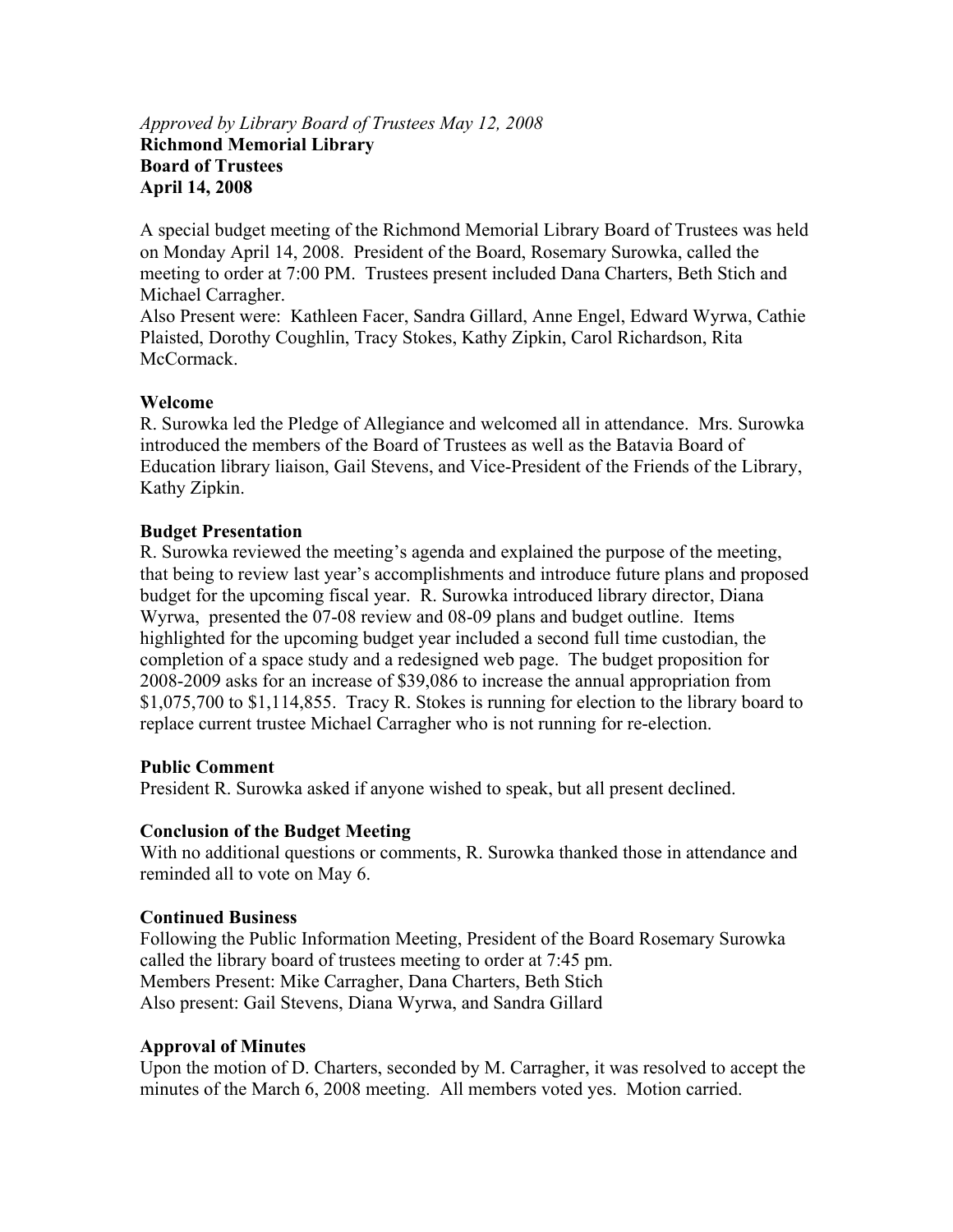# **Report of the Librarian National Library Week**

To celebrate National Library Week there will once again be a contest in cooperation with area businesses. Patrons will be given a form when they checkout materials during National Library Week. The form gives discounts or giveaways at Batavia stores and restaurants. If the patron visits 3 businesses they can enter a drawing for a variety of prize baskets. Also there is a library display in the Chamber of Commerce window. Theresa Mondo has been selected as the Friend of the Year and will be honored at a reception on Friday April 18 at 4pm.

# **Marshall Grant Request for 2008-2009**

Upon a motion by M. Carragher, seconded by B. Stich it was resolved to submit an application for \$53,000 to the Rochester Community Foundation's Muriel H. Marshall Fund for the SAGE grant.

All members voted yes. Motion carried.

# **Library Lawyer**

D. Wyrwa suggested the Board of Trustees select a lawyer to represent the library if the need arises. The firm might be on retainer or used for individual problems or projects. The Board directed D. Wyrwa to make contact with local attorneys.

# **Long Range Plans**

# **Space Study**

Students from Alfred State College have compiled their ideas for the Space Study. They left CDs for the Board so members can see some of the ideas they presented.

Upon a motion by M. Carragher, seconded by D. Charters it was a resolved to accept the FRA proposal for a sum not exceeding \$5,950 to finish CAD drawings and submit ideas for the Space Study.

All members voted yes. Motion carried.

# **Library Statistics**

| Materials circulation | March 2008 | 25,394 |                              |
|-----------------------|------------|--------|------------------------------|
| Internet usage        | March 2008 | 3.241  |                              |
| Attendance            | March 2008 |        | 16,701 / 642 average per day |
| Web page site access  | March 2008 | 1.961  |                              |

# **Report of Committees**

None

# **Financials**

January/February/March 2008 Summary of Revenues and Appropriations were approved on a motion by B. Stich, seconded by D. Charters. All members voted yes. Motion carried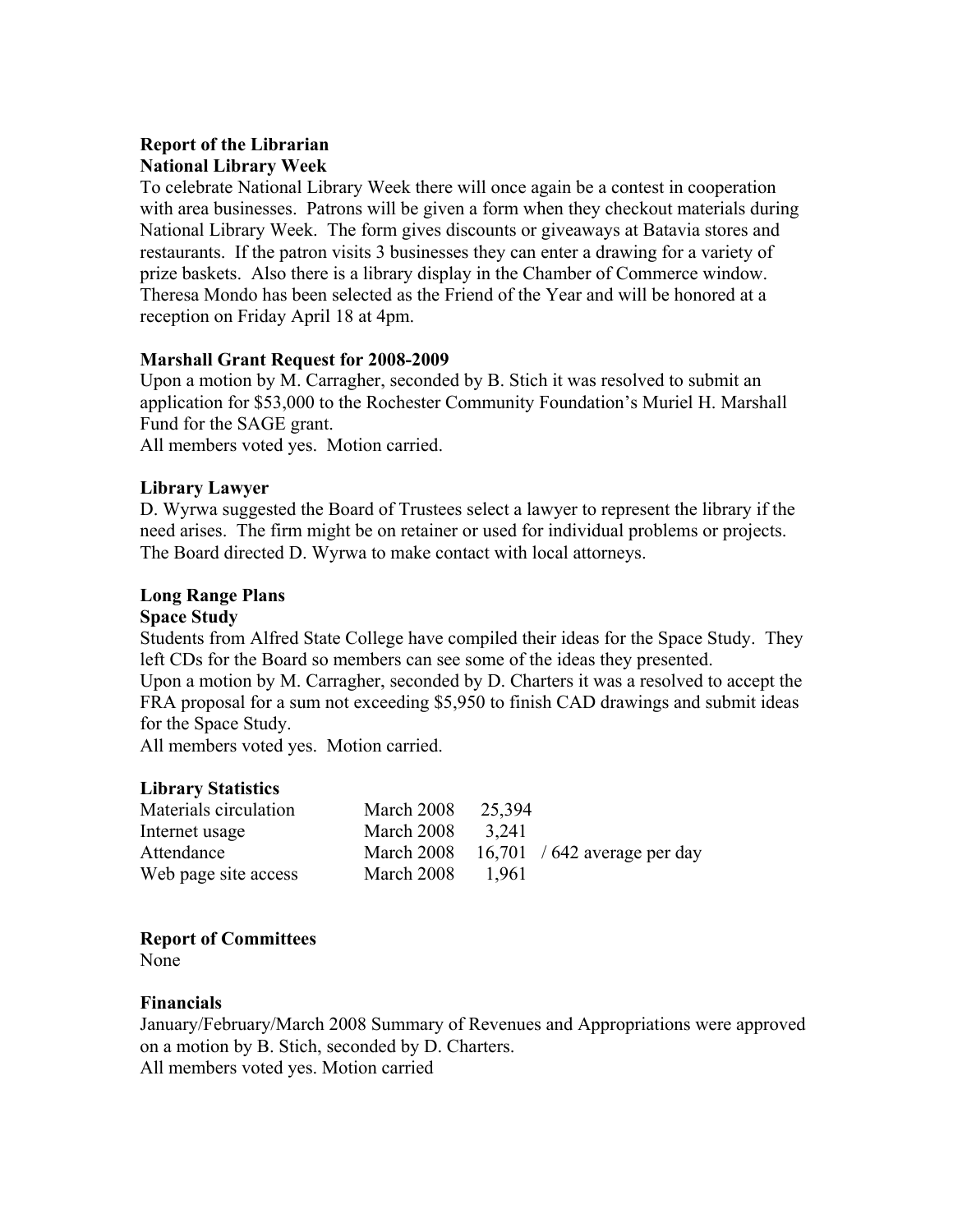#### **Auditor Findings**

The Board reviewed a report from the auditor indicating minor problems with financial reporting and the corrective actions taken.

# **Communications**

# **GRO Program**

Susan Briggs, Coordinator of the GRO program, submitted library forms that have been translated into Spanish. We hope to aid Spanish-speaking parents in their use of the library and teach them about early literacy.

# **Unfinished Business Color Copier/Printer**

Treasurer Barbara Kapperman, will assist D. Wyrwa in preparing a request for bids on a color copier/printer.

# **New Business**

# **Nioga Library System Annual Dinner**

Nioga's Annual Dinner is scheduled for May 21 and will be held in Batavia at Terry Hills. The program this year will deal with Local History and feature Pat Weissend from the Holland Land Office Museum.

# **Staff Recognition**

This year Kathleen Facer and Anne Engel will be honored at the Staff Recognition Event. It will be held at Bohn's Restaurant on Friday, May 30 at 5:30pm

# **April Calendar of Events**

The calendar of events for April 2008 was distributed to the Board.

# **Adjournment**

There was no further business so, President Rosemary Surowka, adjourned the meeting at 8:35pm.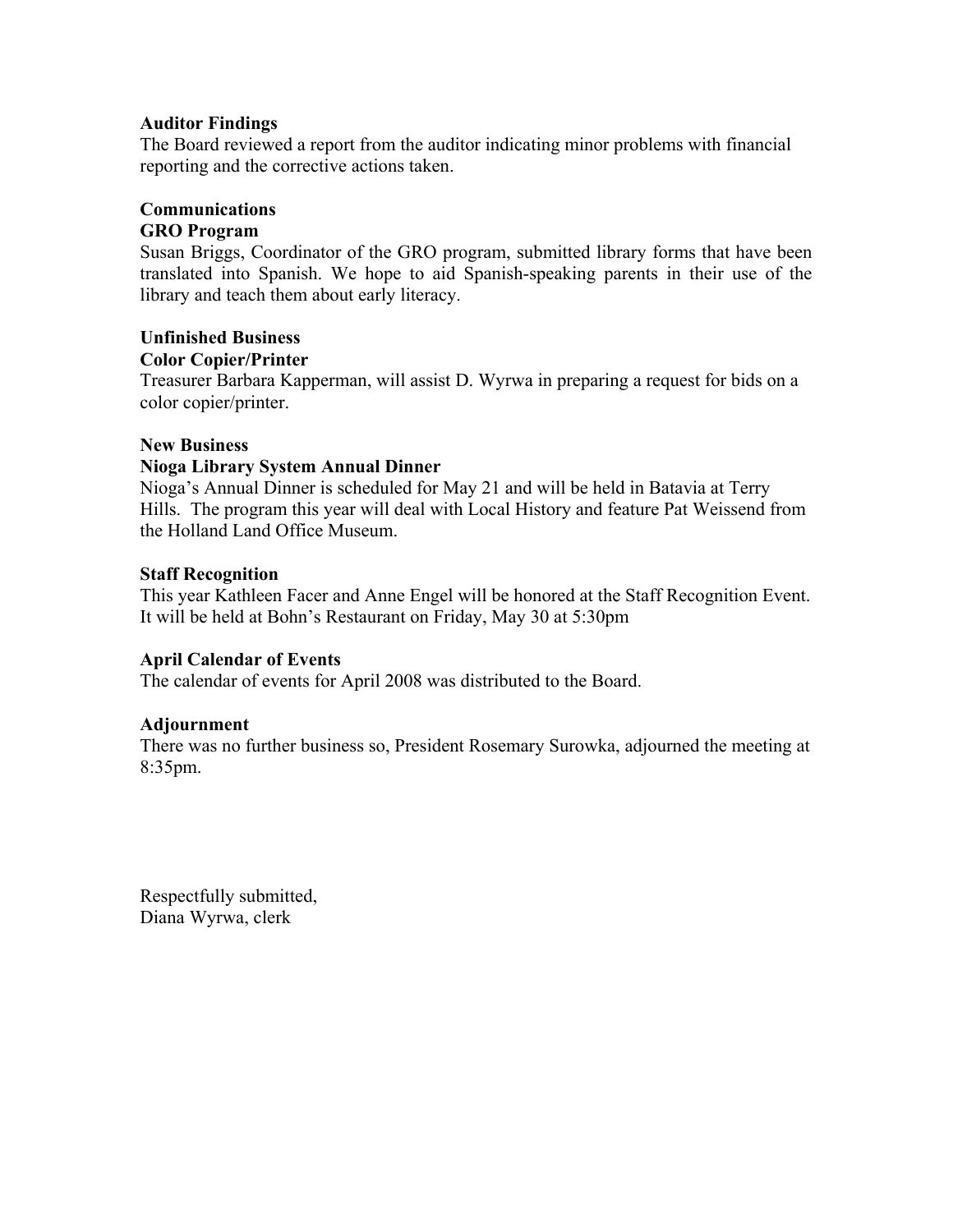#### *Approved by Library Board of Trustees June 9, 2008*  **Richmond Memorial Library Board of Trustees May 12, 2008**

The regular meeting of the Board of Trustees was held on Monday, May 12, 2008. President of the Board Rosemary Surowka called the meeting to order at 6:30 pm. Members Present: Mike Carragher, Dana Charters, John McGee, Beth Stich, Rosemary Surowka Also present: Colleen Brudz, Diana Wyrwa, and Sandra Gillard

#### **Approval of Minutes**

Upon the motion of B. Stich and seconded by D. Charters, it was resolved to accept the minutes of the April 14, 2008. All members voted yes. Motion carried.

#### **Report of the Librarian**

#### **Review of Budget Results**

Budget passed with 246 yes votes to 52 no votes. 284 votes were cast for Tracy Stokes as library trustee for a five year term. This year's vote was one of the lowest voter turnouts ever (2002 was the lowest,) but 83% of the people voted yes. The vote margin was approximately 5 to 1.

#### **Long Range Plan**

#### **Budget**

Due to the budget passing, a second night time custodian will be hired in July, 2008. This will be a Civil Service position with an entry level starting salary.

#### **GRO Banners**

The GRO banners have started to go up on buildings in Batavia. Many comments have been made about how nice they look. The one that was placed on Robert Morris School is difficult to see because it is behind a tree. D. Wyrwa will check about having the location changed.

#### **Space Study**

Using input from library staff and the board, D. Wyrwa will submit some of the ideas that are highest on the consideration list to FRA.

#### **Web Page**

After meeting with several web page designers, Barbara Grogan looks like a good candidate. She is an author who has done 3 other libraries. Her price is in line with what we can afford to pay and the site will be able to be updated by library staff.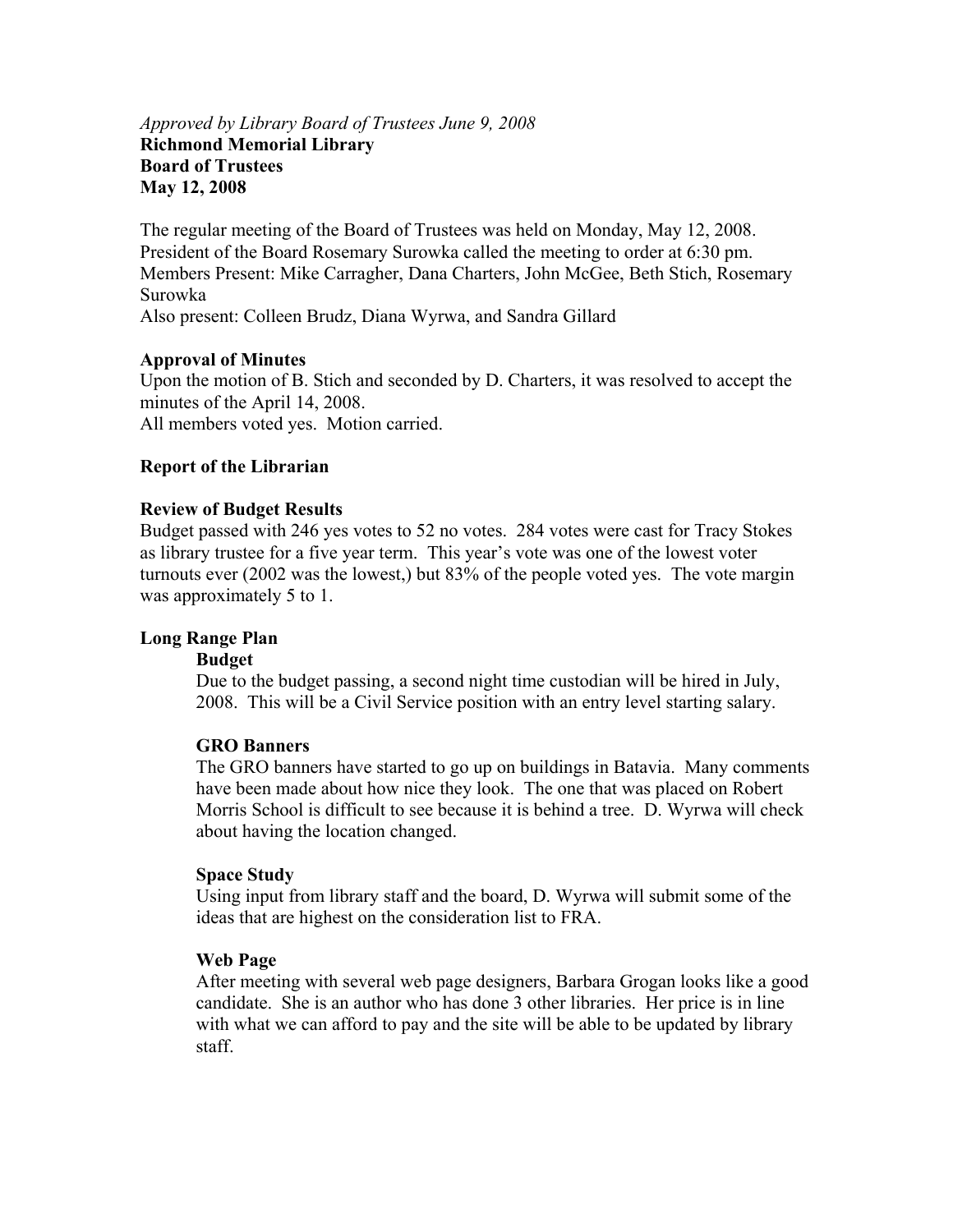# **Library Statistics**

| Materials circulation | April 2008 | 25,435 |                              |
|-----------------------|------------|--------|------------------------------|
| Internet usage        | April 2008 | 3,162  |                              |
| Attendance            | April 2008 |        | 16,382 / 630 average per day |
| Web page site access  | April 2008 | 1.989  |                              |

# **Report of Committees**

None

#### **Financials April 2008 Summary of Reviews and Appropriations**  None were submitted.

#### **Transfer of Funds**

There were two requests for transfer of funds. Marshall funds to be transferred as follows:

\$905 from **Periodicals** line to **AV** (560) **and Materials & Supplies** (345) lines.

\$1000 from **Other** line to **Book** line.

\$5000 from **Salary** line to **Equipment** line.

Family Literacy Funds (GRO program) to be transferred as follows: \$140.87 from **Books** line to **Materials** line.

On a motion made by J. McGee, seconded by B. Stich, it was resolved to approve these transfers. Motion carried.

#### **Communications**

#### **Letter from Theresa Mondo, Friend of the Year**

Theresa Mondo sent a letter of thanks to the Board for the honor of being selected as Friend of the Year.

#### **Assemblyman Hawley**

The library has received a \$1500 Special Legislative Grant via Assemblyman Hawley. The money will be used towards mounted projection equipment and a retractable screen in the Gallery Room. These improvements are part of the technology upgrade to the Gallery Room as found in our Long Range Plan.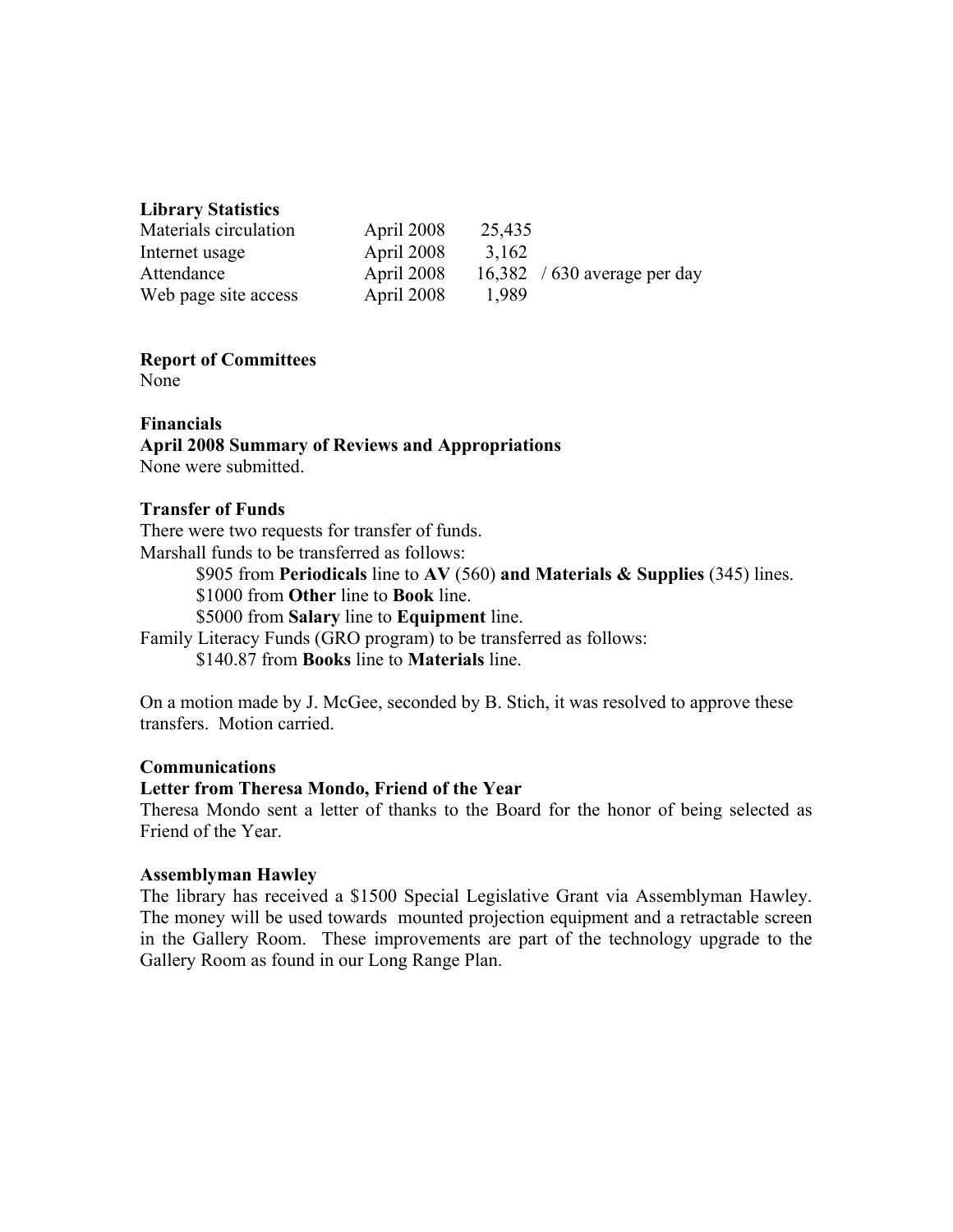### **Unfinished Business**

#### **Color Copier/Printer Bid Status**

Letters went out to 5 vendors concerning bids for a color/printer copier. It was also advertised in the Daily News. Bids are due back May 22, 2008. D. Wyrwa and B. Kapperman will open them on that date.

#### **Library Lawyer**

D. Wyrwa contacted Gerald and Tom Williams concerning becoming lawyers to represent Richmond Memorial Library if the need arises. They are interested and will get back to Diana concerning the financial obligations etc.

#### **New Business**

#### **NYSALB Conference – Colleen Brudz**

C. Brudz reported on a conference she attended in Saratoga Springs. She visited a "green library" in Clifton Park that was made from recycled materials. It was part of a NYSERDA grant. The building cost \$10 million dollars and the total project was \$14 million. Energy usage is constantly being monitored. Other workshops concerned making your library or Friends Group nonprofit (501 C3). Our Friends group now has nonprofit status, but the library does not. Colleen also reported on having a Used Book Store in the library.

#### **May Calendar of Events**

The calendar of events for May 2008 was distributed to the Board.

#### **Adjournment**

There was no further business so, President Rosemary Surowka, adjourned the meeting at 7:48pm.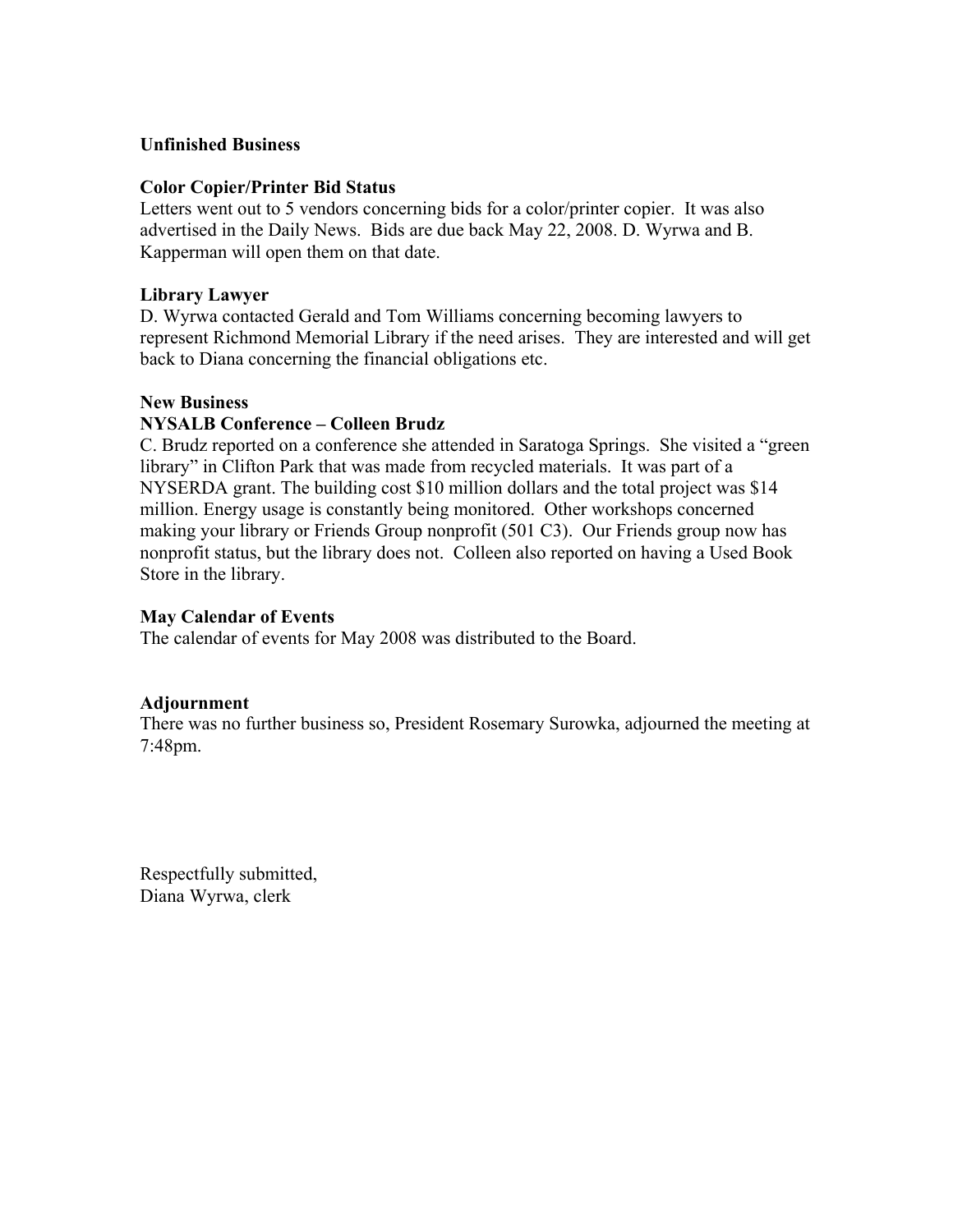# **Report of Committees**

None

# **Financials**

# **April 2008 Summary of Reviews and Appropriations**

Upon a motion of M. Carragher, seconded by J. McGee, it was resolved to accept the April 30, 2008 Summary of Revenues and Appropriations. All members voted yes. Motion carried.

# **Transfer of Funds**

There was a request for transfer of funds from other expenses line to postage. On a motion made by J. McGee, seconded by D. Charters, it was resolved to approve this transfers. All members voted yes. Motion carried.

#### **MarshallGrant Funding 2008 – 2009**

The library will again be accepting \$53,000 from the Marshall Fund for the SAGE Program.

# **Communications**

# **Leslie DeLooze – International Students**

A program has been started for people who cannot borrow materials from Richmond Library because of their residency status. This group includes students from out of the country that work at Darien Lake and Muckdog players. Leslie DeLooze has collected paperback books and magazines that can be borrowed without checking them out. They are then returned when the borrower is finished with them. This is an important additional service to temporary members of our community.

#### **Unfinished Business**

# **Color Copier/Printer Bid Status**

On May 22, 2008 at 2pm Diana Wyrwa and Barabara Kapperman opened bids for a color copier/ printer from three companies. The bids came from Tosiba Business Solutions; Garlock Office Systems (Xerox); and Duplicating Consultants (Lanier). It was noted that Garlock Office Systems did not include a company history or references. The bids were presented to the Board. Toshiba had the lowest bid and also had good references. Upon a motion by D. Charters, seconded by J. McGee it was resolved to buy the copier/printer from Tosiba with a cost of \$321.25/month and a yearly cost of \$3855. All members voted yes. Motion carried

#### **Library Lawyer**

D. Wyrwa had contacted Gerald and Tom Williams concerning becoming lawyers to represent Richmond Memorial Library if the need arises. They are willing to represent the Richmond Library with no retainer and a cost of \$75/hour. We will start by consulting them on purchasing policies and starting a foundation.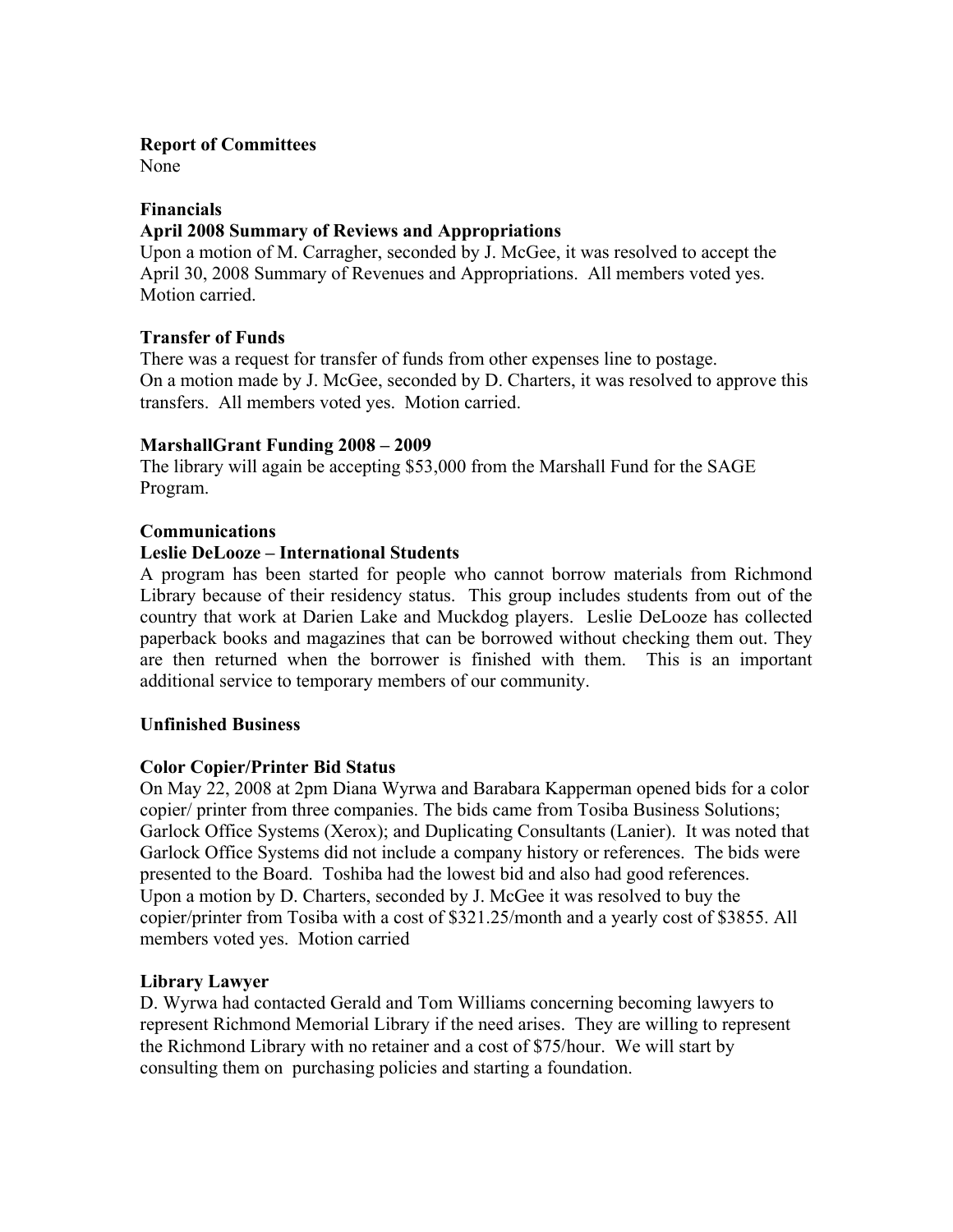#### **New Business**

# **June Calendar of Events**

The calendar of events for June 2008 was distributed to the Board.

#### **Adjournment**

This being the last meeting for trustee Michael Carragher, Mrs. Surowka, Board President, on behalf of the library board and library staff, thanked Mr. Carragher for his ten years of service to the library.

There was no further business so, President Rosemary Surowka, adjourned the meeting at 8:05pm.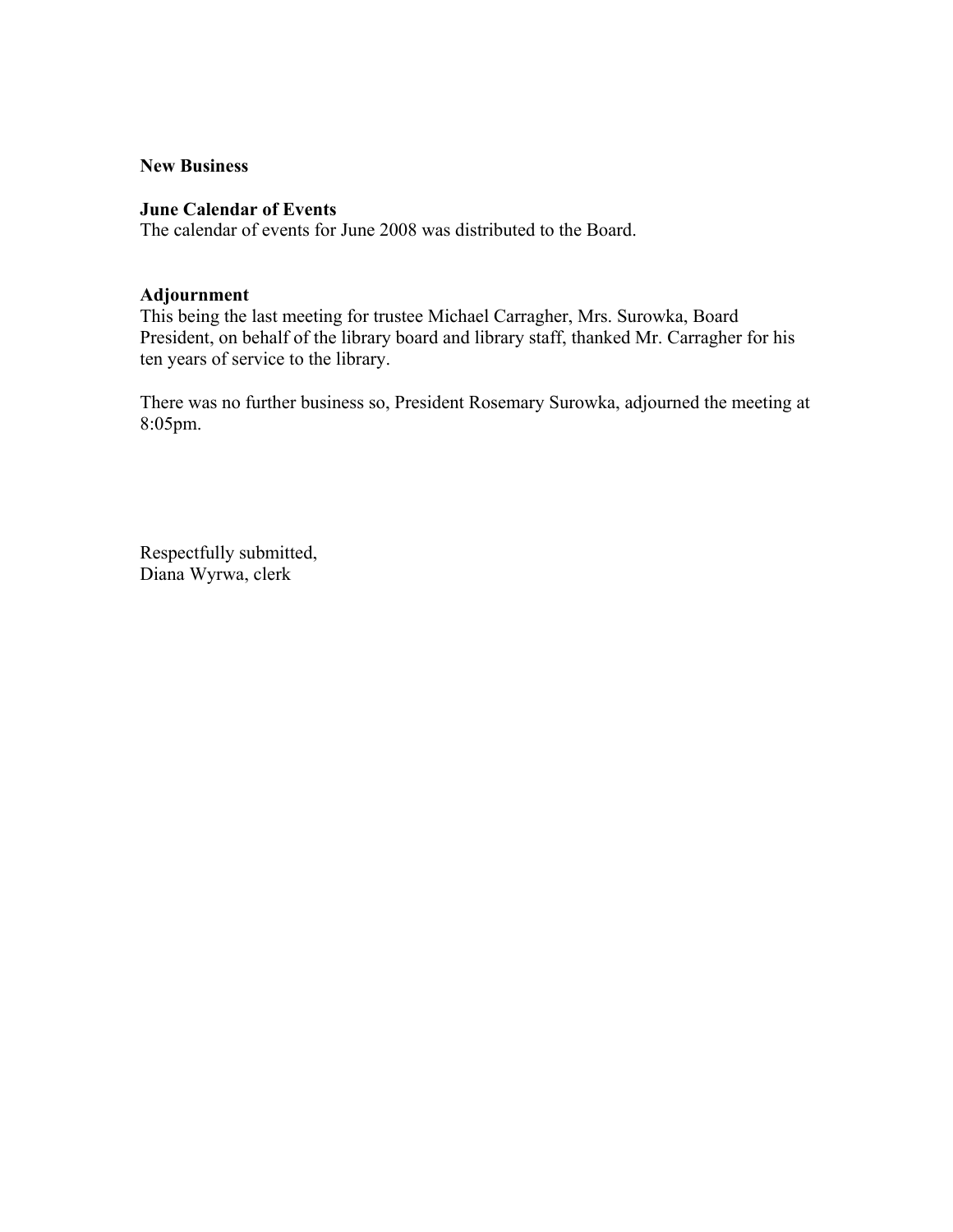# **Richmond Memorial Library Board of Trustees July 14, 2008**

The reorganization meeting of the Board of Trustees was held on Monday, July 9, 2008. President of the Board Rosemary Surowka called the meeting to order at 6:30 pm. Members Present: John McGee, Tracy Stokes, Rosemary Surowka Also present: Colleen Brudz, Diana Wyrwa, and Sandra Gillard

#### **Swearing in of New Board Member**

Tracy Stokes, new member to the Board of Trustees, was sworn-in by Notary Public, Alice Zito.

# **Reorganization**

It was decided to leave the election of President and Vice President to the August meeting when all Board members could attend.

Appointment of Clerk

Upon the motion of J. McGee, seconded by T. Stokes, it was resolved to appoint Diana Wyrwa as Clerk to the Board of Trustees. All members voted yes. Motion carried.

Appointment of Deputy Clerk

Upon the motion of T. Stokes, seconded by J. McGee, it was resolved to appoint Sandra Gillard as Deputy Clerk to the Board of Trustees.

All Members voted yes. Motion carried.

Appointment of Treasurer

Upon the motion of J. McGee, seconded by T. Stokes, it was resolved to appoint Barbara Kapperman as Treasurer to the Board of Trustees. All members voted yes. Motion carried.

Library Attorney

Upon the motion of T. Stokes, seconded by J. McGee, it was resolved that the Williams Law Firm (Thomas & Gerald Williams) be the attorneys of record to represent the Richmond Memorial Library.

All members voted yes. Motion carried.

# Official Newspaper

Upon the motion of J. McGee, seconded by T. Stokes, it was resolved that The Daily News be the Richmond Library's official newspaper. All members voted yes. Motion carried.

#### Petty Cash

Upon the motion of T. Stokes, seconded by J. McGee, it was resolved to approve a Petty Cash amount of \$200 for the Richmond Library and \$100 for the SAGE Program.

All members voted yes. Motion carried.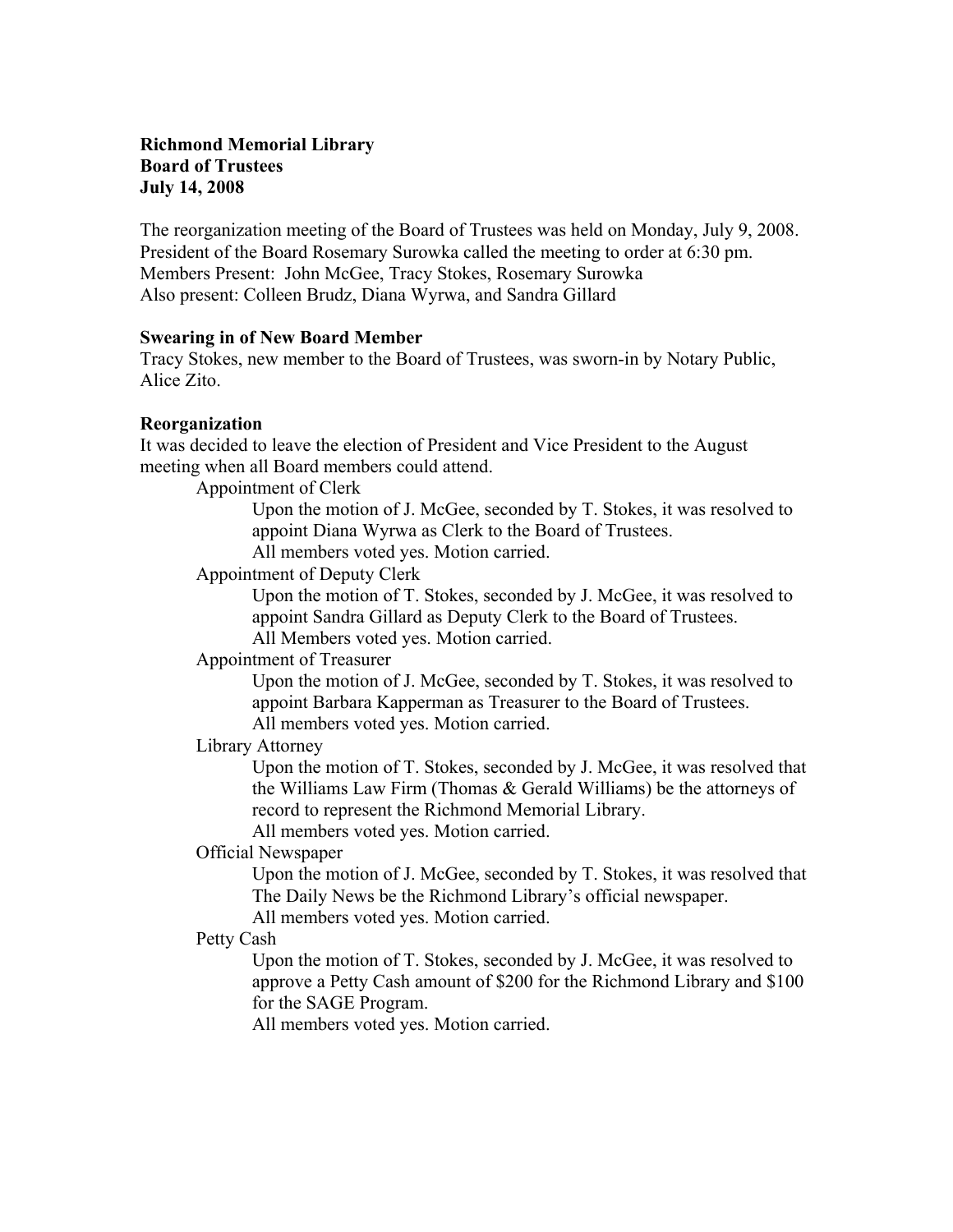#### **Approval of Minutes**

Upon the motion of J. McGee and seconded by T. Stokes, it was resolved to accept the minutes of the June 9, 2008.

All members voted yes. Motion carried.

### **Budget**

Adoption of 2008-2009 Budget

Upon the motion of J. McGee and seconded by T. Stokes, it was resolved to adopt the 2008-2009 Budget.

All members voted yes. Motion carried.

#### 2007-2008 Budget Status

The budget is still in the process of being closed out. The final report will probably be available for the September meeting.

#### **Report of the Librarian**

Family Literacy Library Services Grant (GRO) – Year 1 Final Report

Upon the motion of J. McGee and seconded by T. Stokes, it was resolved to accept the Family Literacy Library Services Grant (GRO) Year 1 Final Report .

All members voted yes. Motion carried.

Long Range Plan

The Space Study is well underway. An in-house survey of people who use the library was conducted starting the middle of June and completed in mid July. This will be compiled for the next Board Meeting and will be sent to architect Rick Bald. D. Wyrwa has also met with Mr. Bald twice to discuss the Space Study. It is hoped that R. Bald will present his final product at the September Board meeting.

Peggy George has started as the new custodian. She is working from 2:30pm –11pm giving the library evening coverage.

Crafting Links is starting work on the library's website.

The ramp by the Ross Street door has been removed by the School District. There were complaints that is was unsightly and since it was only meant to be temporary that it should be removed. We still do not have a contract for automatic doors because bids have been too high. Access to the library will need to be reconsidered while the doors are being installed.

The security cameras should be installed in August.

The indoor signs for the main floor of the library are finished and will be hung soon.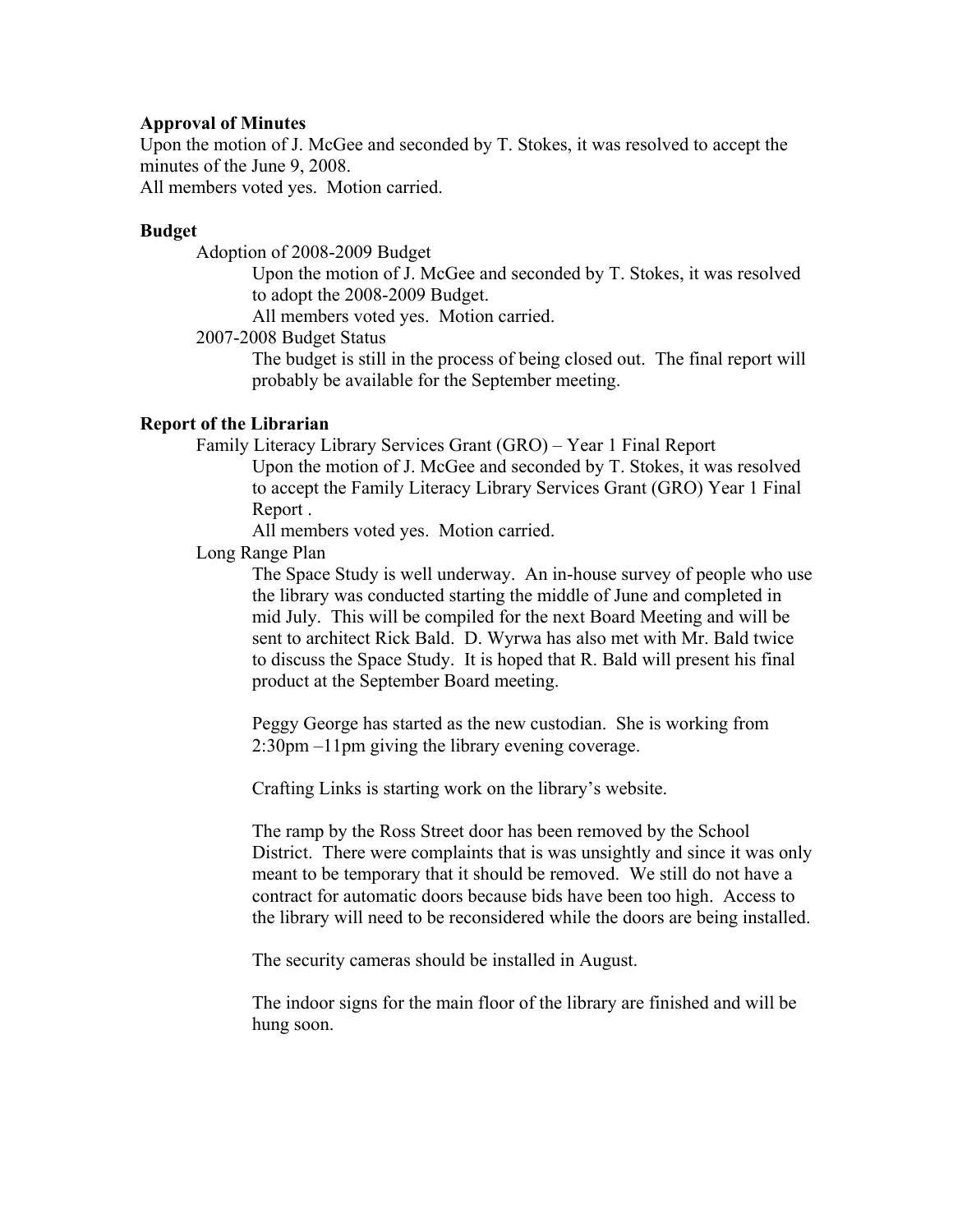#### **Library Statistics**

| Materials circulation | June 2008        | 22,622 |                              |
|-----------------------|------------------|--------|------------------------------|
| Internet usage        | June 2008        | 2.938  |                              |
| Attendance            | <b>June 2008</b> |        | 15,175 / 660 average per day |
| Web page site access  | June 2008        | 2101   |                              |

### **Report of Committees**

None

#### **Financials**

#### **July 2008 Purchase Orders**

Upon a motion of J. McGee, seconded by T. Stokes, it was resolved to accept the July 2008 Purchase Orders. All members voted yes. Motion carried.

#### **May 2008 Summary of Revenues and Appropriations**

 On a motion made by J. McGee, seconded by T. Stokes, it was resolved to approve the May 2008 Summary of Revenues and Appropriations. All members voted yes. Motion carried.

# **Marshall Grant Funding 2008 – 2009**

On a motion made by J. McGee, seconded by T. Stokes, it was resolved to amend the library budget to accept the Marshall Granting Funding for 2008-2009 . All members voted yes. Motion carried.

# **Communications**

None

# **Unfinished Business**

None

#### **New Business**

#### **July Calendar of Events**

The calendar of events for July 2008 was distributed to the Board.

#### **Adjournment**

There was no further business so, President Rosemary Surowka, adjourned the meeting at 7:15pm.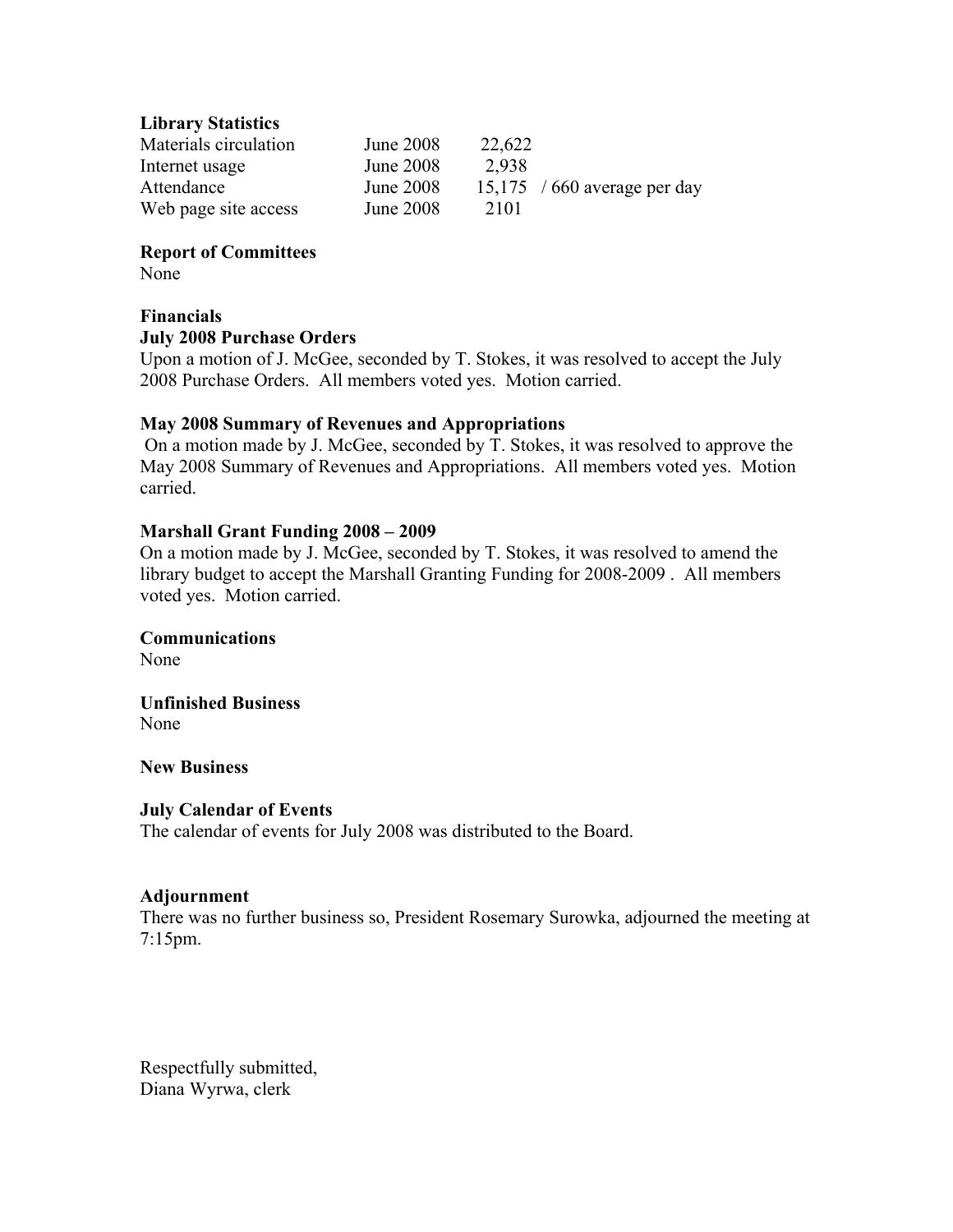#### *Approved by Library Board of Trustees September 8, 2008*  **Richmond Memorial Library Board of Trustees August 11, 2008**

The regular meeting of the Board of Trustees was held on Monday, August 11, 2008. President of the Board Rosemary Surowka called the meeting to order at 6:35 pm. Members Present: Beth Stich, Tracy Stokes, Rosemary Surowka Also present: Colleen Brudz, Gail Stevens, Diana Wyrwa, and Sandra Gillard

#### **Approval of Minutes**

Upon the motion of T. Stokes and seconded by B. Stich, it was resolved to accept the minutes of the July 14, 2008. All members voted yes. Motion carried.

#### **Election of President/Vice President**

It was decided to wait until there is a full Board in attendance before electing the offices of President and Vice President. This will be put on the September Agenda.

#### **Report of the Librarian**

Telephone Agreement

It was decided to table the telephone agreement for a future meeting. Professional Progress Review – Library Director

Director, Diana Wyrwa presented her goals and objectives for the July 2008- June 2009 year in a Professional Progress Report. The Board approved of the report and directed President Rosemary Surowka to sign it. It was also decided to look at the procedures that Nioga has in place for reviewing their director.

Long Range Plan

 \* The front steps have been marked with yellow tape for depth perception. \* The Space Study information has been tabulated and D. Wyrwa shared comments and statistics with the Board. It has been forwarded to Mr. Bald.

\* Crafting Links is working on the library's website and logo.

\* The security cameras will be installed on August 14. We have upgraded to 8 cameras. Inside cameras will be installed in the lobby, in Children's Room facing toward the entry door, and one near the SAGE desk facing the Ross Street entrance. The next cameras added will be outdoor cameras to increase security outside the building.

\* The indoor signs for the main floor of the library are finished and have been hung.

\* The lobby signage will be added soon.

\* The Gallery will be painted by the end of August.

\* Teen Services is adding a program for August called Wii Love Wednesdays.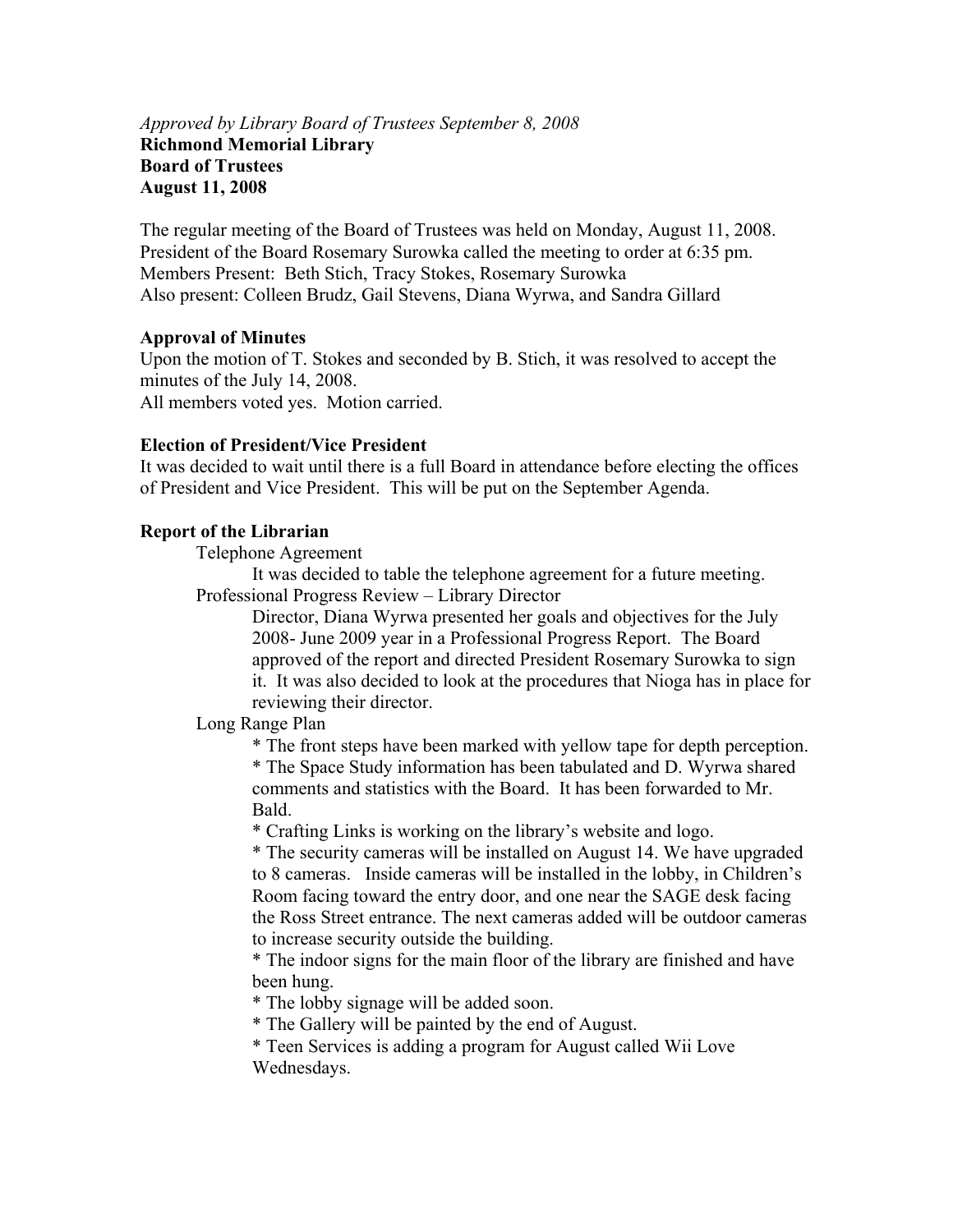\* The Adult Summer Reading Program sent a newsletter via Email for the first time this year.

\* The Public Internet wireless backbone is being strengthened.

\* We need to have a Wi-Fi sign on the front door because the survey indicated many people do not know about this service.

\* The Chamber of Commerce is giving the community a 5 foot tall terra cotta warrior to be displayed in the library. This is a gift from China because of the visits to China that the Chamber of Commerce arranged.

\* A Cultural Events Committee is being formed in the fall. Agencies such as the Holland Land Office Museum, Go-Art, the City Historian, and the Richmond Library will plan a joint project for the community.

\* Two new groups will be using the Gallery Room on a monthly basis. The groups are the Alzheimer's Support Group and Compassionate Friends (for people who have lost children).

\* Investigation into forming a Library Foundation will be starting.

#### **Library Statistics**

| Materials circulation | July 2008        | 29,609                       |  |
|-----------------------|------------------|------------------------------|--|
| Internet usage        | <b>July 2008</b> | 3,520                        |  |
| Attendance            | <b>July 2008</b> | 16,685 / 795 average per day |  |
| Web page site access  | <b>July 2008</b> | 2008                         |  |

Statistics gained in all areas from July of last year and circulation of materials was particularly impressive with a circulation gain of 2090.

#### **Report of Committees**

#### Library Policy

D. Wyrwa presented a rough draft of Financial Policies for the library and copies of the law concerning these policies. A discussion of how laws have changed concerning the way finances are handled was had. However, the library's procedures have not changed with the laws.

#### **Financials**

#### **August 2008 Purchase Orders**

Upon a motion of T. Stokes, seconded by B. Stich, it was resolved to accept the August 2008 Purchase Orders. All members voted yes. Motion carried.

#### **Family Literacy Grant Budget**

 **On a motion made by B. Stich, seconded by T. Stokes, it was resolved to approve the budget for the NYS Family Literacy Grant which included a 2% cut. All members voted yes. Motion carried.**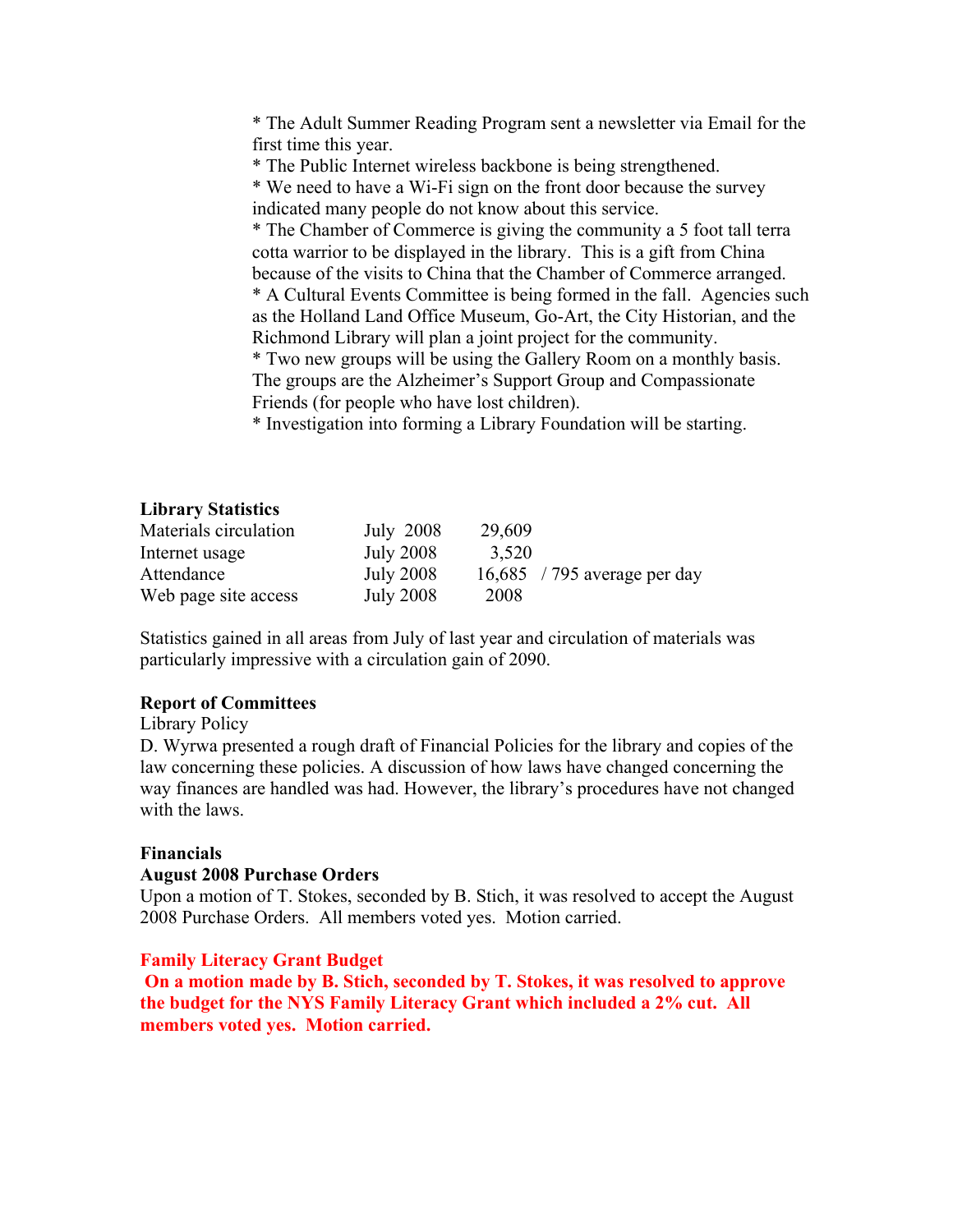#### Friends of the Library Donation

On a motion made by T. Stokes, seconded by B. Stich, it was resolved to amend the library budget to accept the gift of \$3400 for the security cameras from the Friends of the Library and to expend this same amount. All members voted yes. Motion carried.

# **Communications**

# **Genesee County Funding**

There will be a committee meeting at the Richmond Memorial Library at 7pm on August 13 concerning Genesee County Funding. The county will be asked in a letter from the committee chair for an increase in funds.

**Unfinished Business** 

None

**New Business August Calendar of Events**  The calendar of events for August 2008 was distributed to the Board.

#### **Adjournment**

There was no further business so, President Rosemary Surowka, adjourned the meeting at 8:40pm.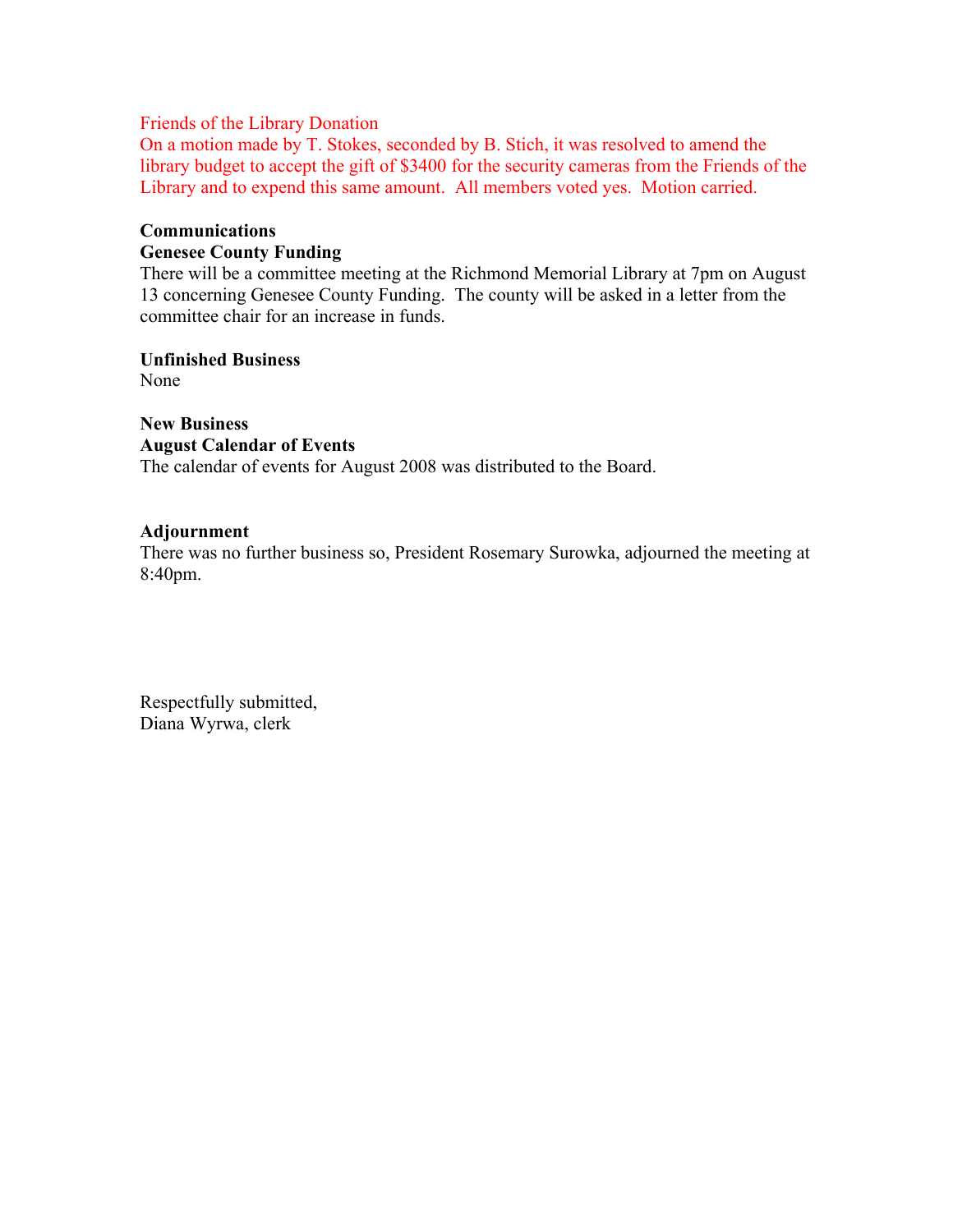#### *Approved by Library Board of Trustees October 20, 2008*  **Richmond Memorial Library Board of Trustees September 8, 2008**

The regular meeting of the Board of Trustees was held on Monday, September 8, 2008. President of the Board Rosemary Surowka called the meeting to order at 6:30 pm. Members Present: Dana Charters, John McGee, Beth Stich, Tracy Stokes, Rosemary Surowka

Also present: Colleen Brudz, Diana Wyrwa, Scott Rozanski, and Sandra Gillard

# **Approval of Minutes**

Upon the motion of B. Stich and seconded by T. Stokes, it was resolved to accept the minutes of the August 11, 2008. All members voted yes. Motion carried.

# **Financial Report**

#### **2007-2008 Year End Review**

Business Administrator, Scott Rozanski gave a report about the library's financial picture for July1, 2007 - June 30, 2008. Some corrections need to be made to the report but the library is financially healthy. Tabled until changes are made.

#### **Election of President/Vice President**

Upon the motion of D. Charters and seconded by J. McGee, Rosemary Surowka was nominated to be President of the Board. All members voted yes. Motion carried.

Upon the motion of B. Stich and seconded by J. McGee, Dana Charters was nominated to be the Vice President of the Board. All members voted yes. Motion carried.

# **Report of the Librarian**

#### **Personnel**

Upon the motion of J. McGee and seconded by D. Charters it was resolved to accept the resignation of two Pages, Alyxandra Richards and Marie Barcomb, and to approve the return of Daniel Crofts as a library Page. All members voted yes. Motion carried.

#### **AmeriCorps**

A request was made by Teen Librarian, P. Meyer to fund an AmeriCorps student to help with the After School  $\widehat{\omega}$  Your Library program. The library would be responsible for \$1000 of the student's stipend. Erin Manning, a volunteer at the library is interested in the position.

Upon the motion of D. Charters and seconded by T. Stokes it was approved that \$1000 can be taken from part-time salaries to fund this position.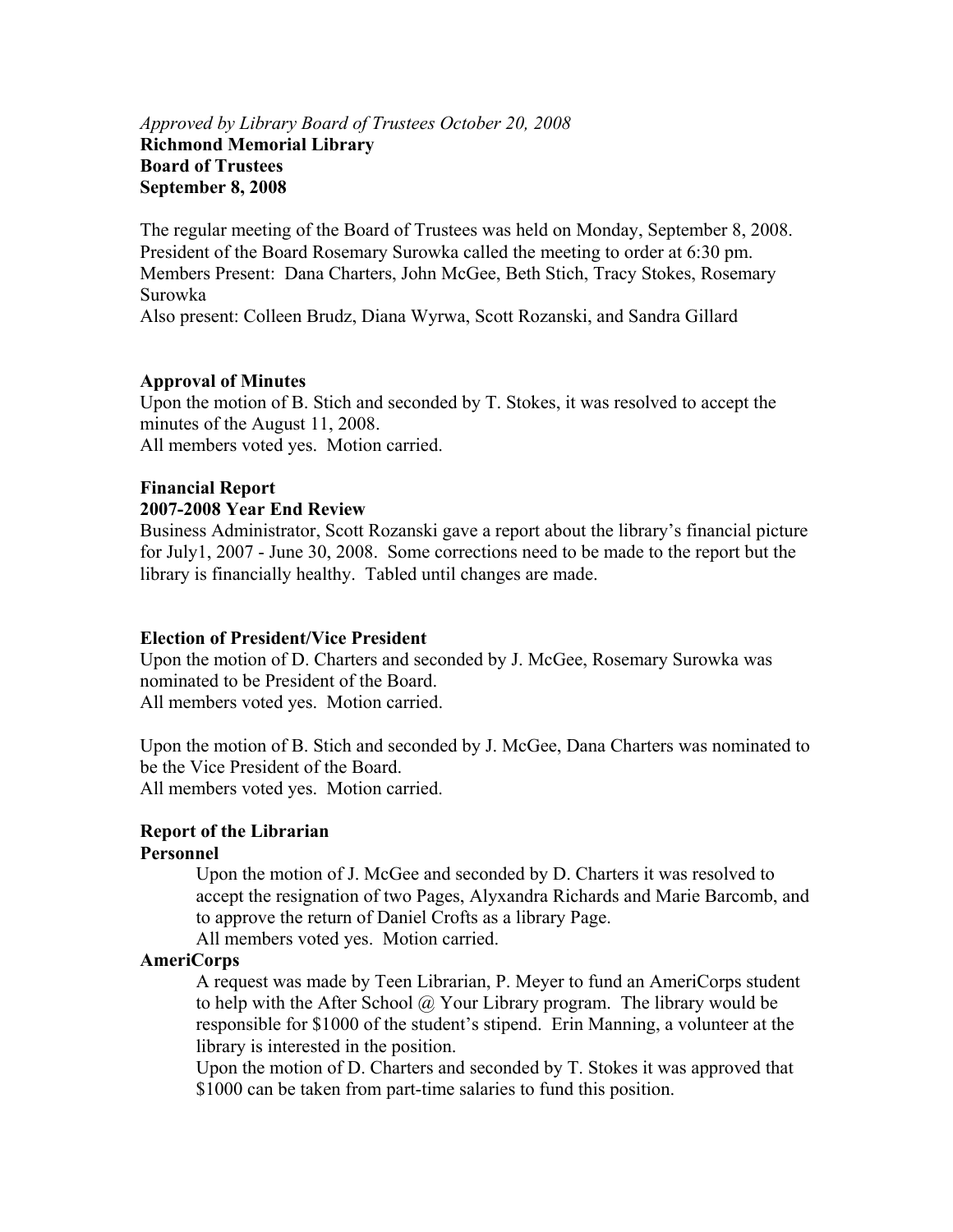#### **Summer Reading Report**

Leslie DeLooze, Paula Meyer and Sandra Gillard submitted reports about the 2008 Summer Reading Program. All three groups had successful registration and program attendance.

#### **After School @ Your Library**

P. Meyer submitted a brochure and letter that will be distributed to parents of students who attend this program.

# **Long Range Plan**

Space Study – R. Bald, FRA Engineering, will do a presentation of Space Study ideas in October.

Web Page – D. Wyrwa showed the Board the basic design planned for the web page. Paul Freeman will be taking pictures of areas within the building that will appear on the designated area's page.

# **Library Statistics**

| Materials circulation | August 2008 24,414 |                                          |
|-----------------------|--------------------|------------------------------------------|
| Internet usage        | August 2008 3,346  |                                          |
| Attendance            |                    | August 2008 16,220 / 772 average per day |
| Web page site access  | August 2008        | - 1959                                   |

# **Report of Committees**

### **Genesee County Funding**

Upon the motion of J. McGee and seconded by T. Stokes, it was resolved to accept the \$33,000 from Genesee County Funding.

All members voted yes. Motion carried. Library Policy

# **Library Policy Financial Drafts**

D. Wyrwa presented a rough draft of Financial Policies for the library and copies of the law concerning these policies. A discussion of how laws have changed concerning the way finances are handled was had. The draft will be sent to Williams Law Firm for a legal opinion.

#### **June 2008 Summary of Revenues and Appropriations**

This was tabled until corrections can be made to the report.

#### **July 2008 Summary of Revenues and Appropriations**

Upon the motion of B. Stich, seconded by T. Stokes the July 2008 Summary of Revenues and Appropriations was approved. All members voted yes. Carried.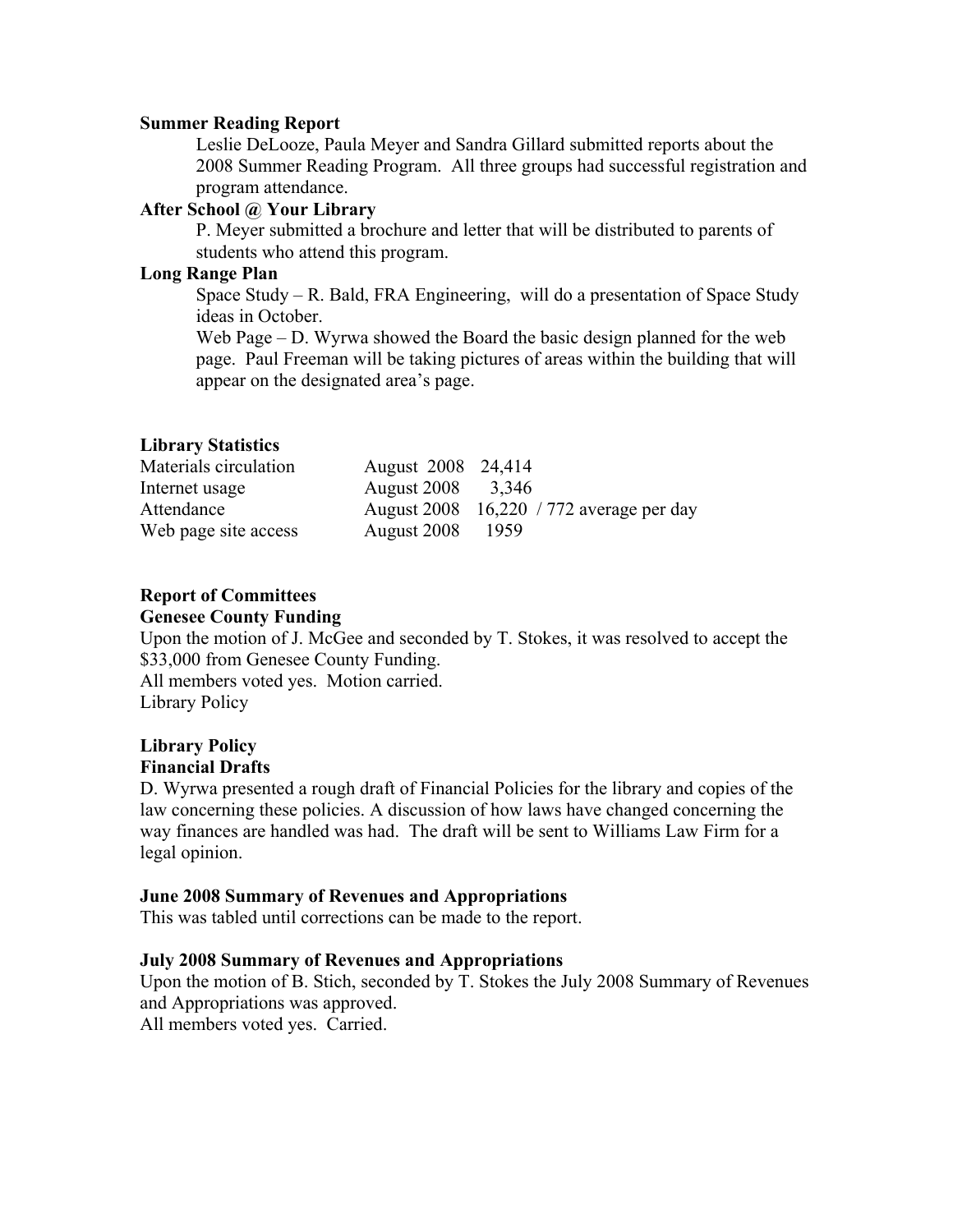#### **September 2008 Purchase Orders**

Upon a motion of T. Stokes, seconded by B. Stich, it was resolved to accept the September 2008 Purchase Orders. All members voted yes. Motion carried.

# **Communications**

# **Batavia Muckdogs**

A letter of thanks was sent to the library from Sarah Groom of the Muckdogs thanking us for participating in their "Camp Days".

#### **Thank you notes**

The Board asked R. Surowka to sign thank you notes to Porter Farms and Belladessas for their donations to the Teen Summer Reading program.

**Unfinished Business**  None

**New Business September Calendar of Events**  The calendar of events for September 2008 was distributed to the Board.

#### **Adjournment**

There was no further business so, President Rosemary Surowka, adjourned the meeting at 8:58pm.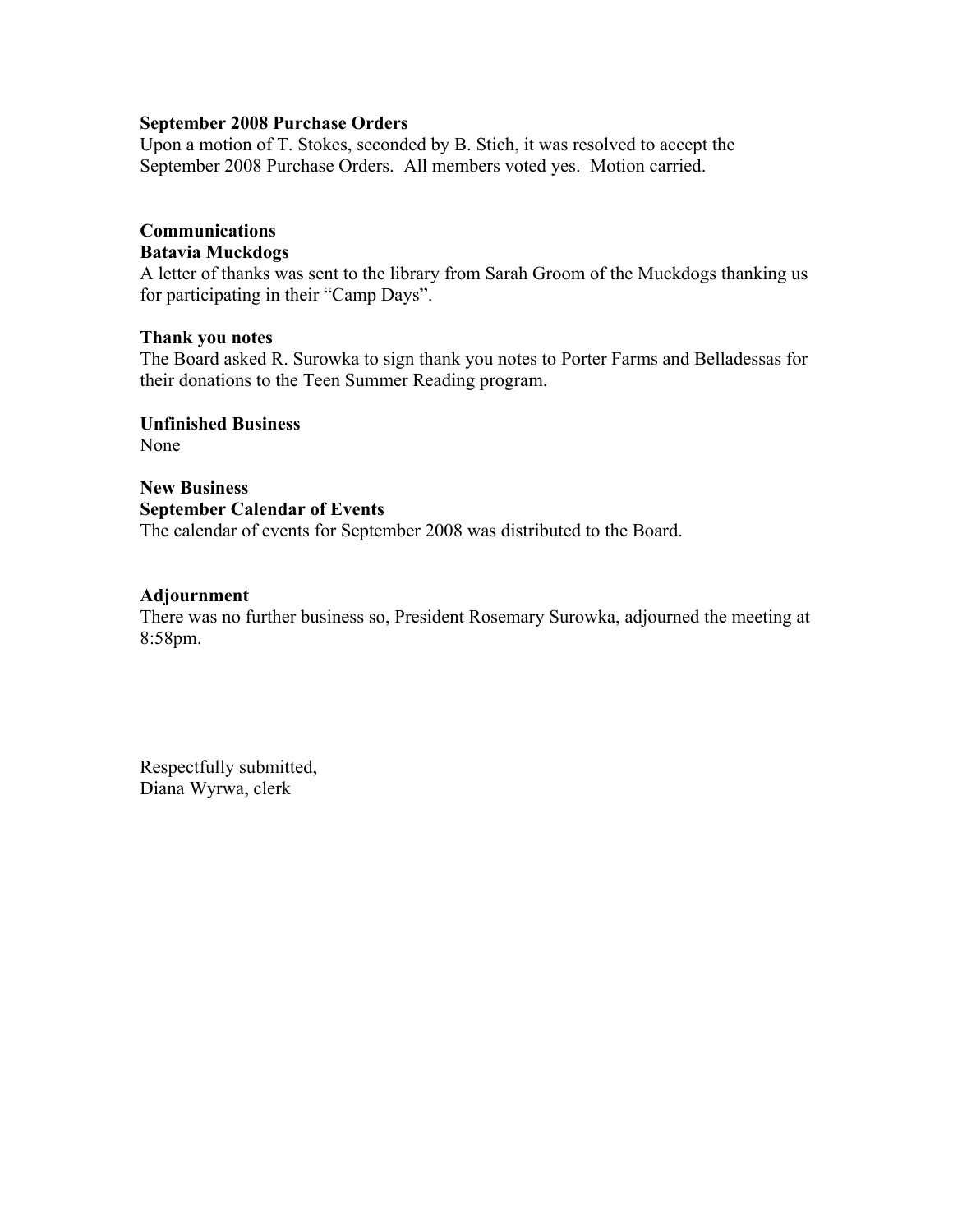# *Approved by Library Board of Trustees November 10, 2008*  **Richmond Memorial Library Board of Trustees October 20, 2008**

The regular meeting of the Board of Trustees was held on Monday, October 20, 2008. President of the Board Rosemary Surowka called the meeting to order at 6:30 pm. Members Present: Dana Charters, John McGee, Beth Stich, Tracy Stokes, Rosemary Surowka Also present: Colleen Brudz, Diana Wyrwa, Sandra Gillard, Rick Bald (FRA Engineering), Jill Crocker, Karen Crupi, Leslie DeLooze, James Donahue, Kathleen Facer, Donald Fox, Rita McCormack, Catherine Plaisted, Carol Richardson, and Roger

# Richardson

#### **Approval of Minutes**

Upon the motion of T. Stokes and seconded by B. Stich, it was resolved to accept the minutes of the September 8, 2008. All members voted yes. Motion carried.

# **Report of the Librarian**

# **Long Range Plan**

#### **Space Study**

R. Bald, of FRA Engineering, presented Space Study ideas to the Board, interested staff and community members. The ideas were in part a reflection of the space study done by the Alfred students and a survey conducted in the library. R. Bald reiterated that this plan contained suggestions that could be accepted or rejected by the Board. He left a copy of the power point presentation and the blue print plans for the Board and Staff to consider. The Board directed D. Wyrwa to consult with the Staff and suggest timetable priorities and what new ideas they feel would be most beneficial to the library and the community.

#### **Web Page**

The Homepage has nearly been completed with a couple of minor changes yet to be made. Staff is working on additional pages depending on their area of responsibility.

#### **Library Statistics**

| Materials circulation | September 2008 | 23,774                       |
|-----------------------|----------------|------------------------------|
| Internet usage        | September 2008 | 3,091                        |
| Attendance            | September 2008 | 15,059 / 602 average per day |
| Web page site access  | September 2008 | 2027                         |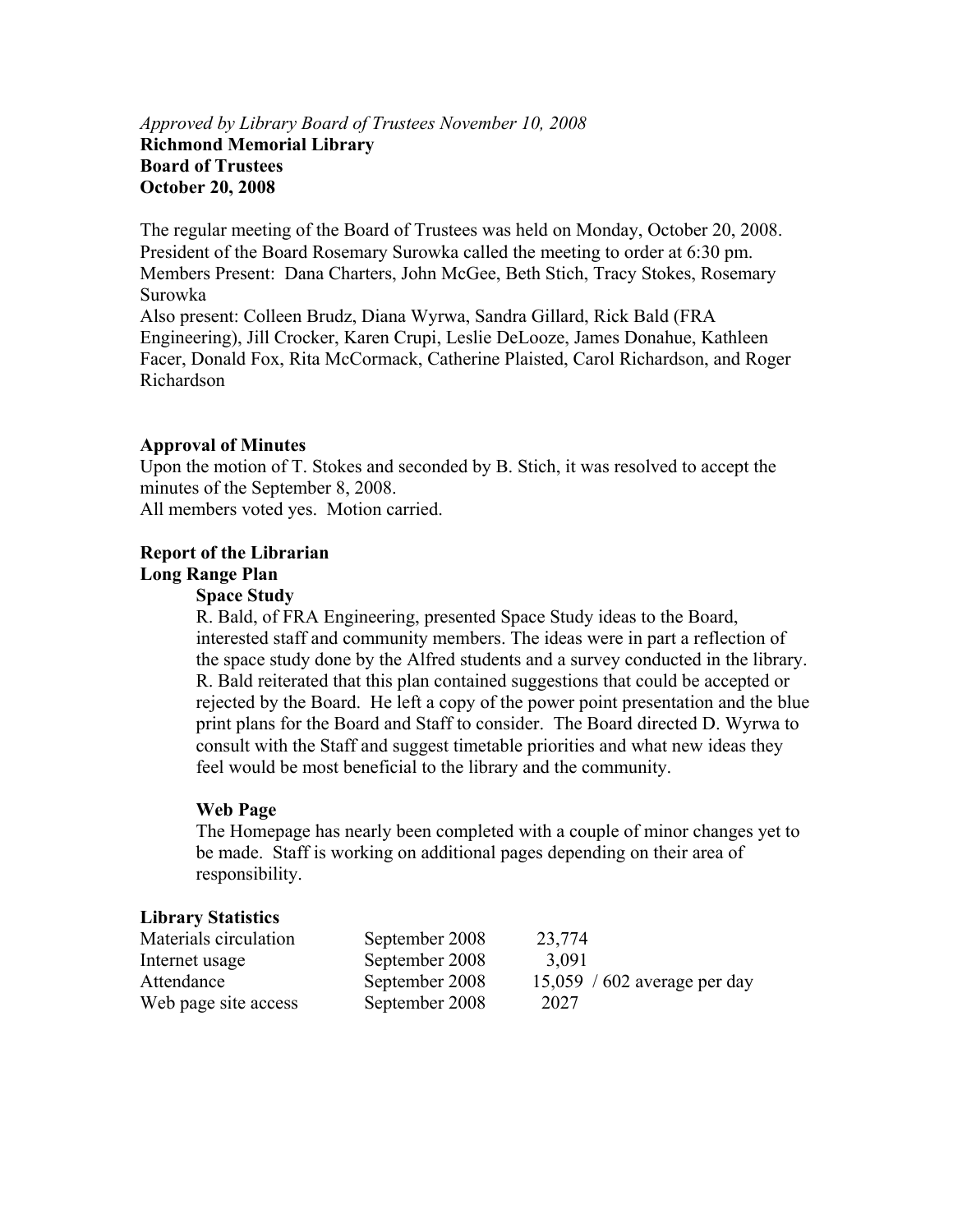# **Financials**

# **2007 – 2008 Year End Report**

Upon the motion of J. McGee, and seconded by D. Charters, it was resolved to accept the 2007-2008 Year End Report.

All members voted yes. Motion carried.

# **June 2008 Summary of Revenues and Appropriations**

Upon the motion of J. McGee, and seconded by D. Charters, it was resolved to accept the June 2008 Summary of Revenues and Appropriations. All members voted yes. Motion carried.

# **August 2008 Summary of Revenues and Appropriations**

Upon the motion of J. McGee, and seconded by T. Stokes, it was resolved to accept the August 2008 Summary of Revenues and Appropriations. All members voted yes. Motion carried.

# **October 2008 Purchase Orders**

Upon a motion of T. Stokes, seconded by B. Stich, it was resolved to accept the October 2008 Purchase Orders.

All members voted yes. Motion carried.

# **Marshall Grant**

Upon a motion of T. Stokes, seconded by B. Stich, it was resolved to approve \$9334 in carryover funds in the Marshall Grant with these fund used in the following way:

- \$1000 Salaries
- \$ 80 Social Security
- \$ 104 Retirement
- \$ 7000 Equipment
- \$1150 Supplies
- All members voted yes. Motion carried.

# **Capital Fund**

A discussion was held concerning starting a Capital Fund that would be used to implement changes to the library based on the Space Study. RML money that Nioga is currently holding and a member item check from Senator Rath would be deposited in this new Capital Fund.

#### **Tax Change**

Upon a motion by T. Stokes, seconded by D. Charters, it was resolved to accept a change of \$9.42 less in reported tax revenues.

All members voted yes. Motion carried.

# **Communications**

# **GRO Newsletter**

Board members received the latest edition of the GRO Newsletter.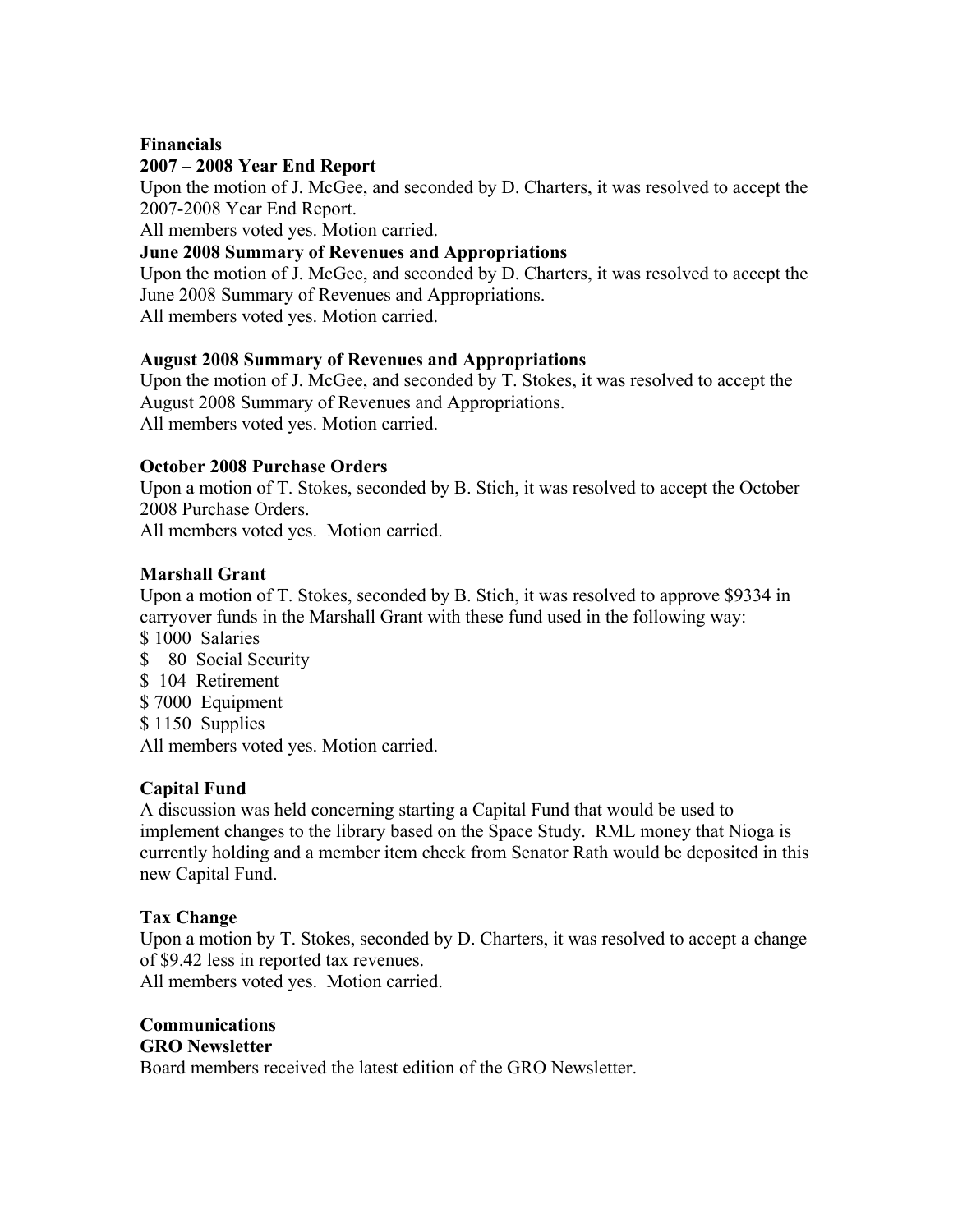#### **Martinez letter**

A proposed letter was read that would suspend library privileges for Maria Martinez who has been an after-school problem patron for a lengthy period of time, repeatedly violating the library's code of conduct. Attempts have been made by library staff to correct the situation, but all have failed. D. Wyrwa has requested that the Board revoke Maria's library privileges for the 2008-2009 school year. Maria would still be able to request materials by using the Middle School Media Center. In July 2009, her privileges would be restored to give her access to library materials during the summer. The Board directed President, R. Surowka to sign the letter to this effect and send it to Maria's home.

# **Unfinished Business**

#### **Update on Financial Policies**

Attorney T. Williams reviewed the proposed Financial Policies and advised D. Wyrwa that they were legal and acceptable.

Upon a motion by T. Stokes, seconded by B. Stich it was resolved to accept the updated Financial Policies.

All members voted yes. Motion carried.

#### **New Business**

#### **October Calendar of Events**

The calendar of events for October 2008 was distributed to the Board.

### **Meeting with Batavia BOE**

January 5, 2009 has been selected as the date for the joint meeting between the Library Board and the Board of Education.

#### **Adjournment**

There was no further business so, President Rosemary Surowka, adjourned the meeting at 9:03pm.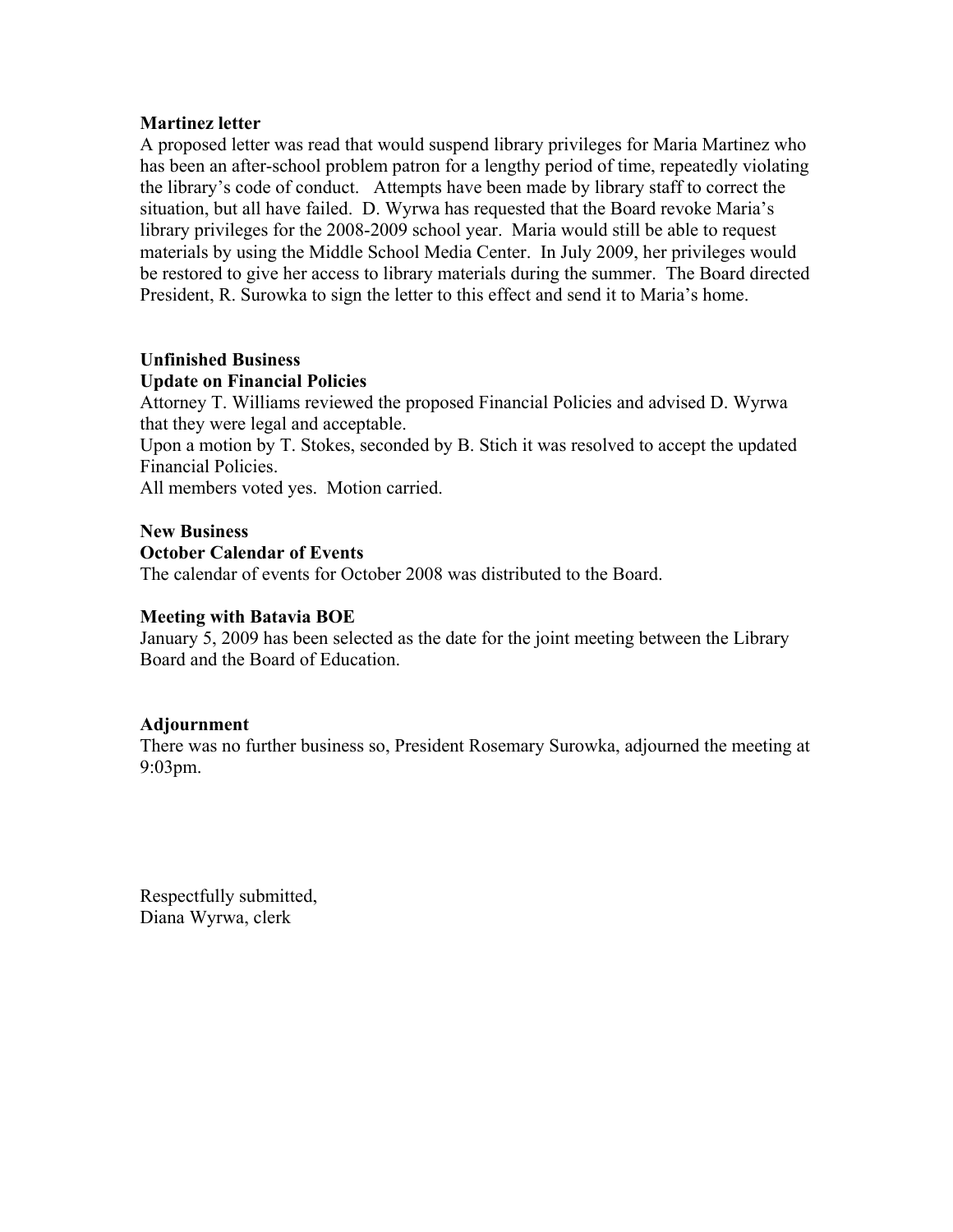# *Approved by Library Board of Trustees December 8, 2008*  **Richmond Memorial Library Board of Trustees November 10, 2008**

The regular meeting of the Board of Trustees was held on Monday, November 10, 2008. President of the Board Rosemary Surowka called the meeting to order at 6:30 pm. Members Present: Dana Charters, John McGee, Beth Stich, Tracy Stokes, Rosemary Surowka Also present: Colleen Brudz, Diana Wyrwa, Sandra Gillard

#### **Approval of Minutes**

Upon the motion of J. McGee and seconded by B. Stich, it was resolved to accept the minutes of the October 20, 2008. All members voted yes. Motion carried.

# **Report of the Librarian**

#### **Personnel**

People are going to be interviewed this week to fill the  $6<sup>th</sup>$  Page position.

#### **2009 Calendar**

D. Wyrwa presented two calendars for 2009 indicating what days the library will be closed. The Board discussed the options of whether to close Saturdays during the summer. The public would clearly like those Saturday hours available. Upon a motion by J. McGee and seconded by B. Stitch it was resolved to accept the calendar in which the library will be open Saturdays in July and August.

#### **Long Range Plan**

#### **Space Study**

D. Wyrwa met with some of the librarians about ideas concerning the Space Study. Moving the book sale and storage areas was one of the first projects that was recommended. Also, creating a coffee bar was another item that should be worked on because the survey showed it was very important to our public. More staff meetings will take place to discuss ideas and timelines.

#### **Web Page**

A mock-up of the Homepage of the library's website was shown to the Board. Staff is working on additional pages depending on their area of responsibility. The timetable will be to have the site launched in January at the same time Nioga begins using the new Symphony program for circulation and searching.

#### **Library Statistics**

| Materials circulation | October 2008 24,529 |                                           |
|-----------------------|---------------------|-------------------------------------------|
| Internet usage        | October 2008 2,898  |                                           |
| Attendance            |                     | October 2008 16,199 / 623 average per day |
| Web page site access  | October 2008 2122   |                                           |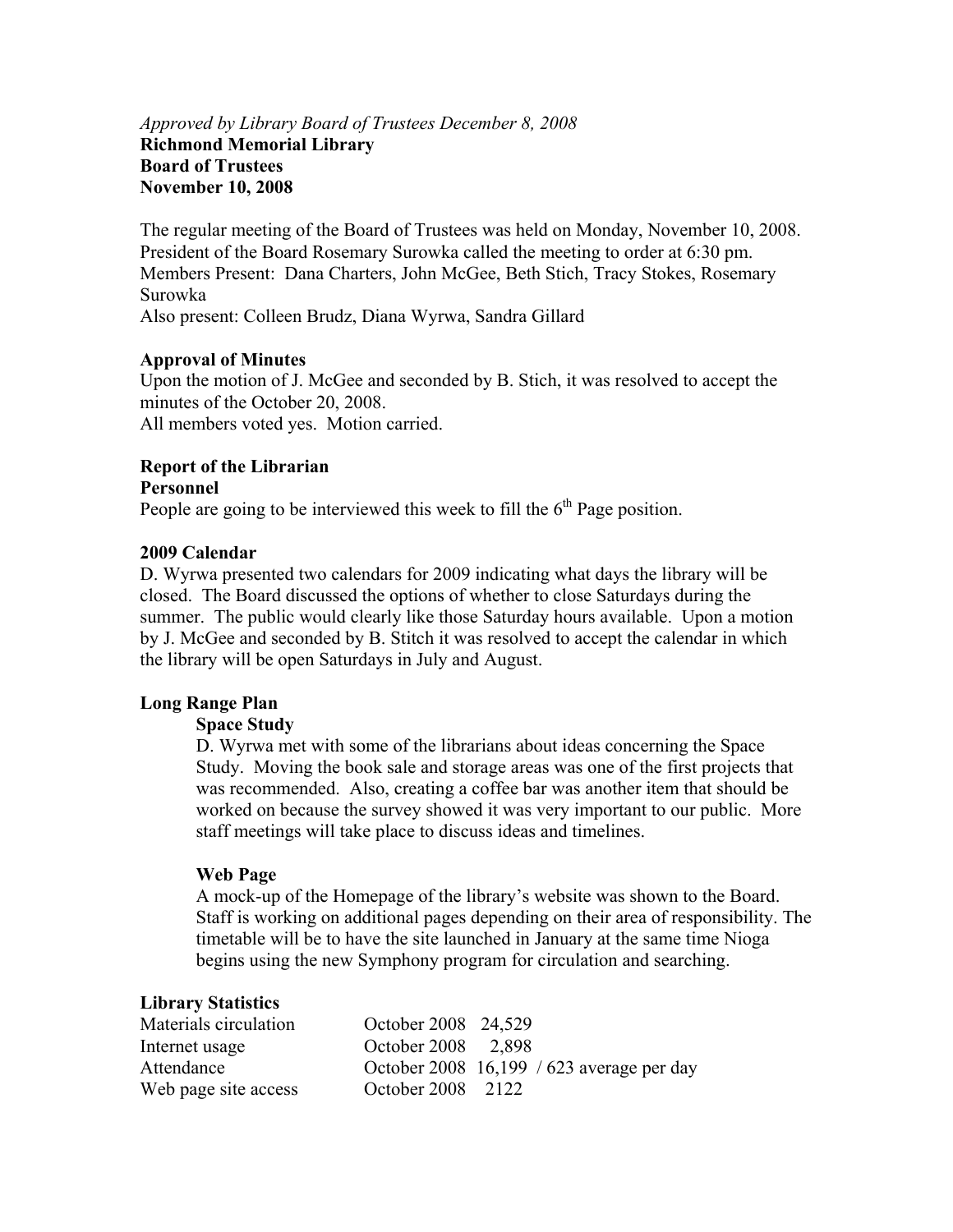# **Report of Committees Genesee County Funding**

D. Charters spoke at the Genesee County meeting, and it appears that the funding will remain the same.

# **Financials**

# **September 2008 Summary of Revenues and Appropriations**

Upon the motion of D. Charters, and seconded by J. McGee, it was resolved to accept the September 2008 Summary of Revenues and Appropriations. All members voted yes. Motion carried.

# **November 2008 Purchase Orders**

Movie Licensing USA was added to the list of November requisitions sent to the Board. Upon a motion of T. Stokes, seconded by D. Charters, it was resolved to accept the November 2008 Purchase Orders with the one addition. All members voted yes. Motion carried.

#### **Unfinished Business**

# **Financial Policies/Capital Fund Update**

The Library Board directed D. Wyrwa to open a new account for Capital Funds and to deposit the check from Senator Mary Lou Rath.

D. Wyrwa met with M. Puzio and S. Rozanski concerning the library's financial policies. The Batavia City School District will continue to write payroll checks. B. Kapperman must, by NYS law, continue to be Treasurer for Richmond Memorial Library, but the library will have its own warrant. The library will no longer be covered under the School District's bi-weekly audit. The Richmond Memorial Library Board will be responsible for all the financials and may need to hire someone for a yearly audit.

It was suggested that a subcommittee be formed that will be a Financial Committee. B. Stich volunteered to serve on this committee.

#### **Communications -** No report

**New Business November Calendar of Events**  The calendar of events for November 2008 was distributed to the Board.

#### **Adjournment**

There was no further business so, President Rosemary Surowka, adjourned the meeting at 8:17pm.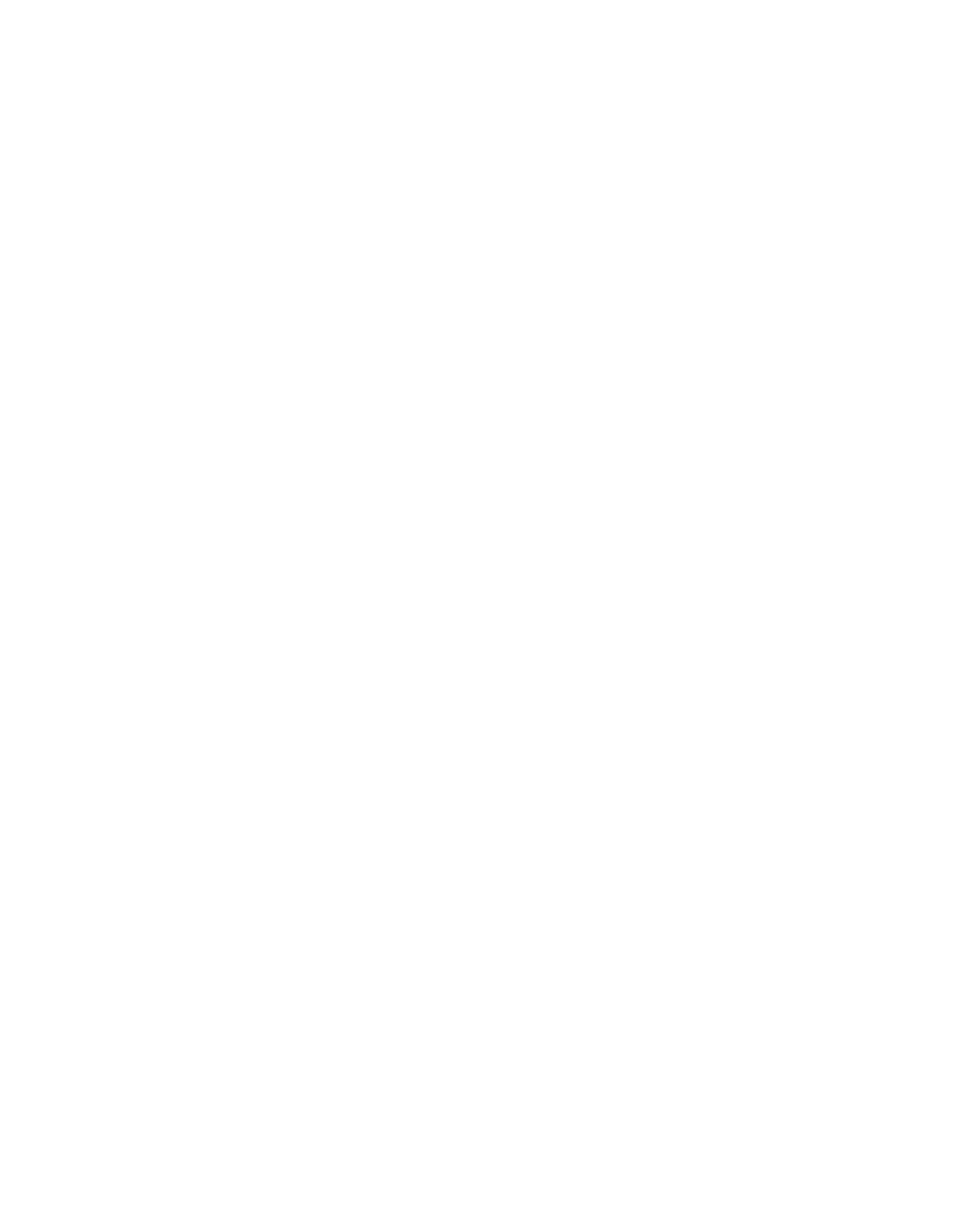### *Approved by Library Board of Trustees January 5, 2009*  **Richmond Memorial Library Board of Trustees December 8, 2008**

The regular meeting of the Board of Trustees was held on Monday, December 8, 2008. President of the Board Rosemary Surowka called the meeting to order at 6:33 pm. Members Present: Dana Charters, John McGee, Beth Stich, Tracy Stokes, Rosemary Surowka

Also present: Colleen Brudz, Gail Stevens, Diana Wyrwa, Sandra Gillard

# **Approval of Minutes**

Upon the motion of D. Charters and seconded by J. McGee, it was resolved to accept the minutes of the November 10, 2008. All members voted yes. Motion carried.

# **Report of the Librarian 2008-2009 Budget Calendar**

D. Wyrwa reported that Cindy Ferrando has agreed to be the Election Inspector for the 2009 budget vote.

Upon the motion of T. Stokes and seconded by B. Stich, it was resolved to accept the 2008-2009 Budget Calendar as presented.

All members voted yes. Motion carried.

# **New Year's Eve Early Closing Request**

After a discussion about closing the library earlier on New Year's Eve it was decided to remain consistent with past years and leave the closing time at 5pm. Upon a motion by J. McGee and seconded by D. Charters it was resolved to have the library close at 5pm on December 31, 2008. All members voted yes. Motion carried.

# **Personnel**

As an informational piece, D. Wyrwa informed the Board that there are new circulation duties with the new Symphony automated system. There is special training that is limited by Nioga to one staff member. The Board may want to consider examining these duties and decide if a clerical job description should be reworked with additional compensation.

Upon a motion by D. Charters and seconded by B. Stich it was resolved to hire Ashley Kingsley for the position of Page. All Members voted yes. Motion carried.

# **Professional and Clerical Agreements**

D. Wyrwa presented to the Board a draft of the Professional Staff Agreement. The Board wanted D. Wyrwa to give the professional staff copies of the agreement to examine. Board and staff could come back with comments. Since the January Board meeting includes the joint meeting with the Batavia Board of Education, the agreement will be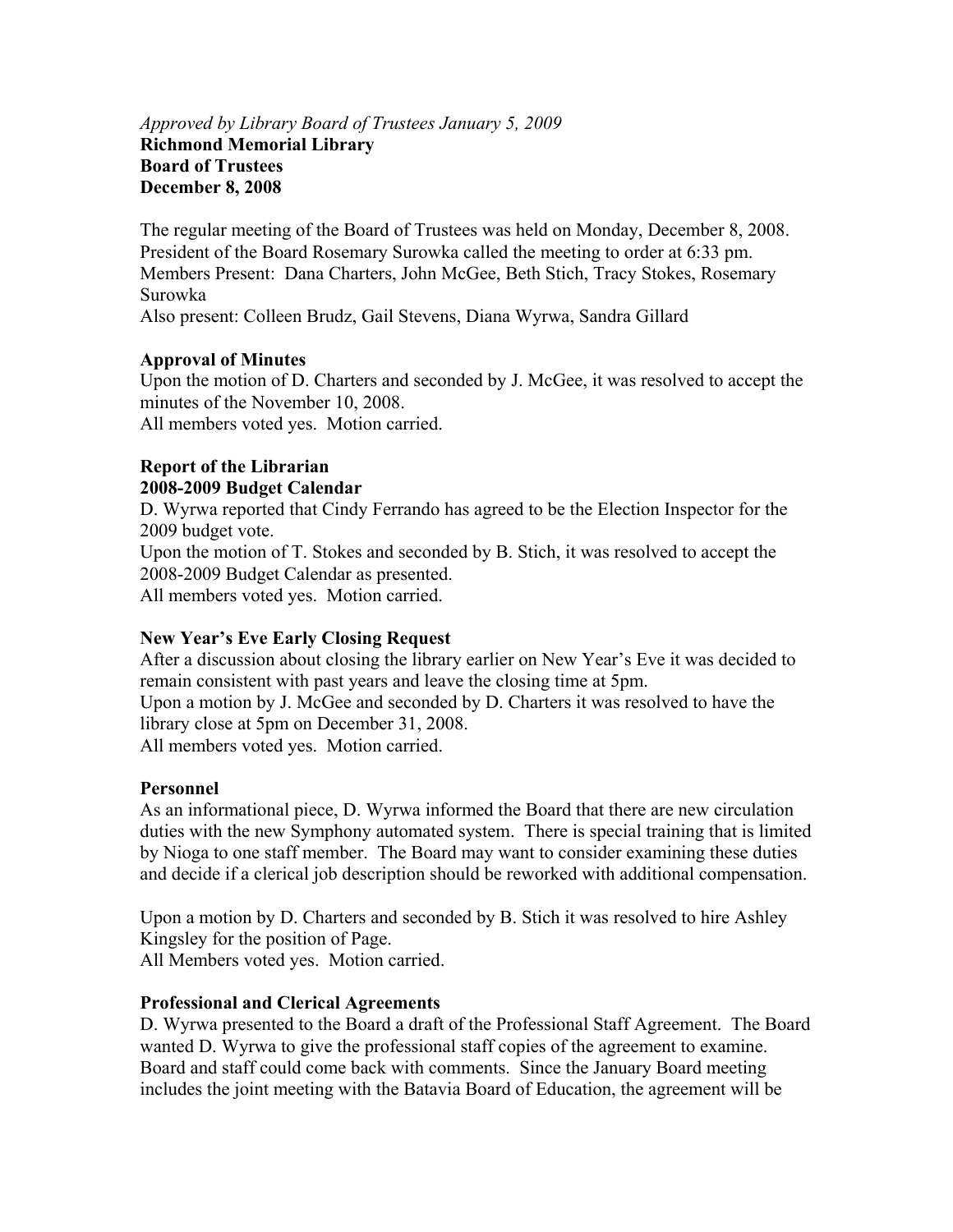reviewed at the February 2009 Board Meeting A draft of the Clerical Agreement is not yet ready, however, that too should be reviewed at the February Board meeting.

# **Computer Policy**

Due to changes in technology it is important to update policies periodically. Upon a motion by D. Charters and seconded by J. McGee it was resolved to accept the

revised "Internet Use Policy".

All members voted yes. Motion carried.

#### **Long Range Plan**

#### **Public Fax**

Toshiba has presented a purchase price of \$700 for the Fax Module for e-Studio 350. They have the NYS Contract #PC59471.

#### **Web Page**

A portion of the Homepage of the library's website was shown to the Board. Staff is working on additional pages depending on their area of responsibility. The timetable is to have the site launched in January at the same time Nioga begins using the new Symphony program for circulation and searching. Overall we are pleased with how the site looks but minor changes are being made.

# **Space Study**

Activities for 2008 of the Space Study are still in the process of being completed. In January, at the joint meeting of the Board of Education and the Library Board the Space Study and the Website will be highlighted.

# **Library Statistics**

| Materials circulation | November 2008 | 23,468                       |
|-----------------------|---------------|------------------------------|
| Internet usage        | November 2008 | 2,875                        |
| Attendance            | November 2008 | 14,327 / 600 average per day |
| Web page site access  | November 2008 | 2016                         |

# **Report of Committees**

#### **Finance Committee**

D.Wyrwa met with B. Kapperman to discuss changing the way the financials are handled by the Batavia City School District. The changes will not take place until the start of the new fiscal year.

A financial sub-committee consisting of D. Wyrwa, B. Stich, J. McGee, and C. Richardson will meet to oversee the new system.

#### **Financials**

# **October 2008 Summary of Revenues and Appropriations**

Upon the motion of T. Stokes, and seconded by J. McGee, it was resolved to accept the October 2008 Summary of Revenues and Appropriations.

All members voted yes. Motion carried.